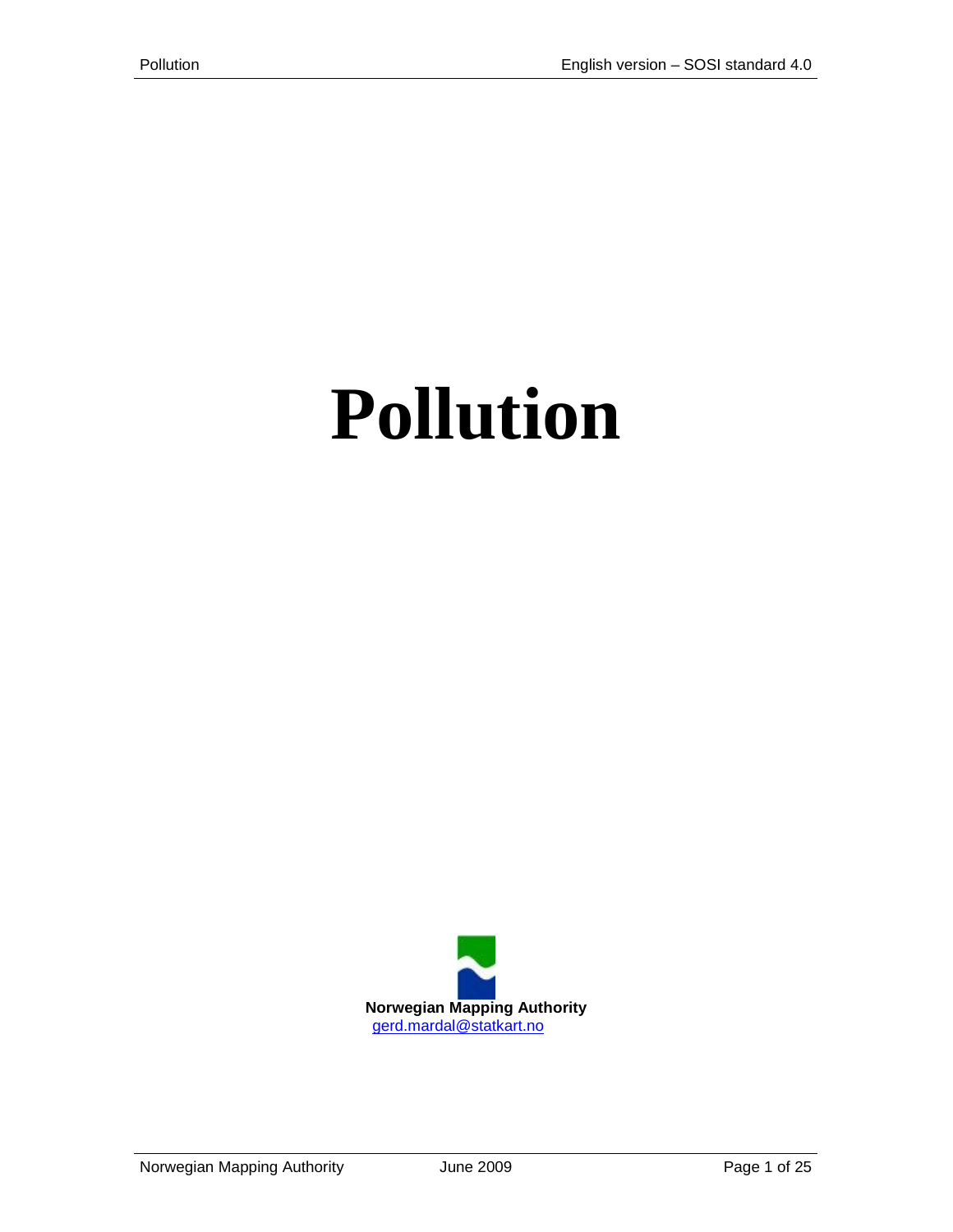# Table of contents

| 1.1                                                                                 |  |
|-------------------------------------------------------------------------------------|--|
| 1.2                                                                                 |  |
| 1.2.1                                                                               |  |
| 1.2.1.1                                                                             |  |
| 1.2.1.2                                                                             |  |
| 1.2.1.3<br>Association << Topo>> DieteticAdvisoryArea-DieteticAdvisoryAreaBoundary8 |  |
| 1.2.1.3.1                                                                           |  |
| 1.2.2                                                                               |  |
| 1.2.2.1                                                                             |  |
| 1.2.2.2                                                                             |  |
|                                                                                     |  |
| 1.2.3                                                                               |  |
| 1.2.3.1                                                                             |  |
| 1.2.3.2                                                                             |  |
| 1.2.3.3                                                                             |  |
| 1.2.3.3.1                                                                           |  |
| 1.2.3.3.2                                                                           |  |
| 1.2.3.3.3                                                                           |  |
| 1.2.3.3.4                                                                           |  |
| 1.2.4                                                                               |  |
| 1.2.4.1                                                                             |  |
| 1.2.4.2                                                                             |  |
| 1.2.4.3                                                                             |  |
| Association << Topo>> PollutedSoil-PollutedSoilBoundary 18<br>1.2.4.4               |  |
| 1, 2, 4, 4, 1                                                                       |  |
| 1.2.4.4.2                                                                           |  |
| 1.2.4.4.3                                                                           |  |
| 1.2.4.4.4                                                                           |  |
| 1.2.4.4.5                                                                           |  |
| 1.2.5                                                                               |  |
| 1.2.5.1                                                                             |  |
| 1.2.5.2                                                                             |  |
| 1.2.5.2.1                                                                           |  |
| 1.2.5.2.2                                                                           |  |
| 1.2.5.2.3                                                                           |  |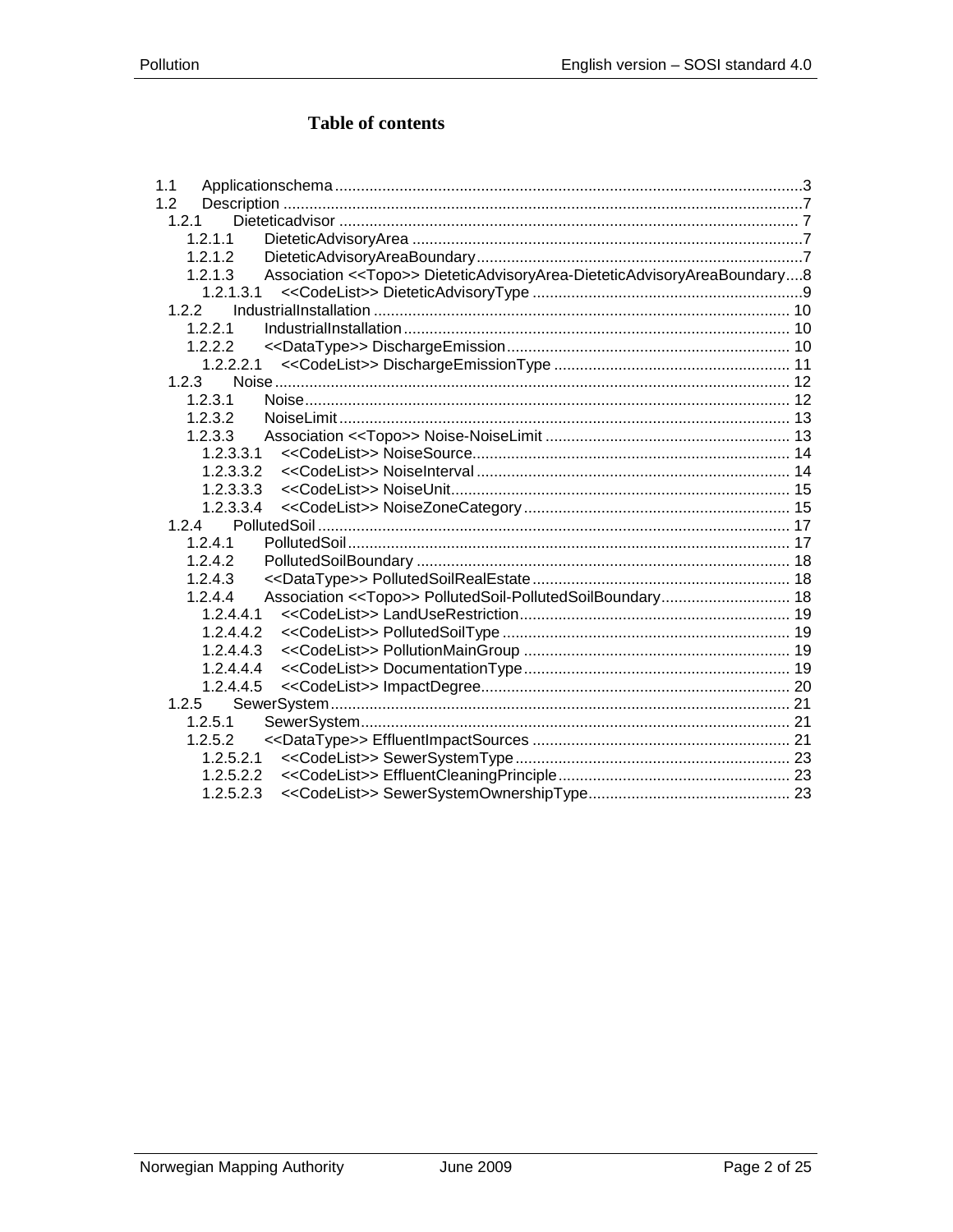## <span id="page-2-0"></span>**1.1 Applicationschema**



**Main**

#### **Dieteticadvisor**



| < <codelist>&gt;</codelist> |  |
|-----------------------------|--|
| DieteticAdvisoryType        |  |

+ Dietetic advisory = 1 + Prohibition on trade = 2

+ Dietetic advisory and prohibition on tra.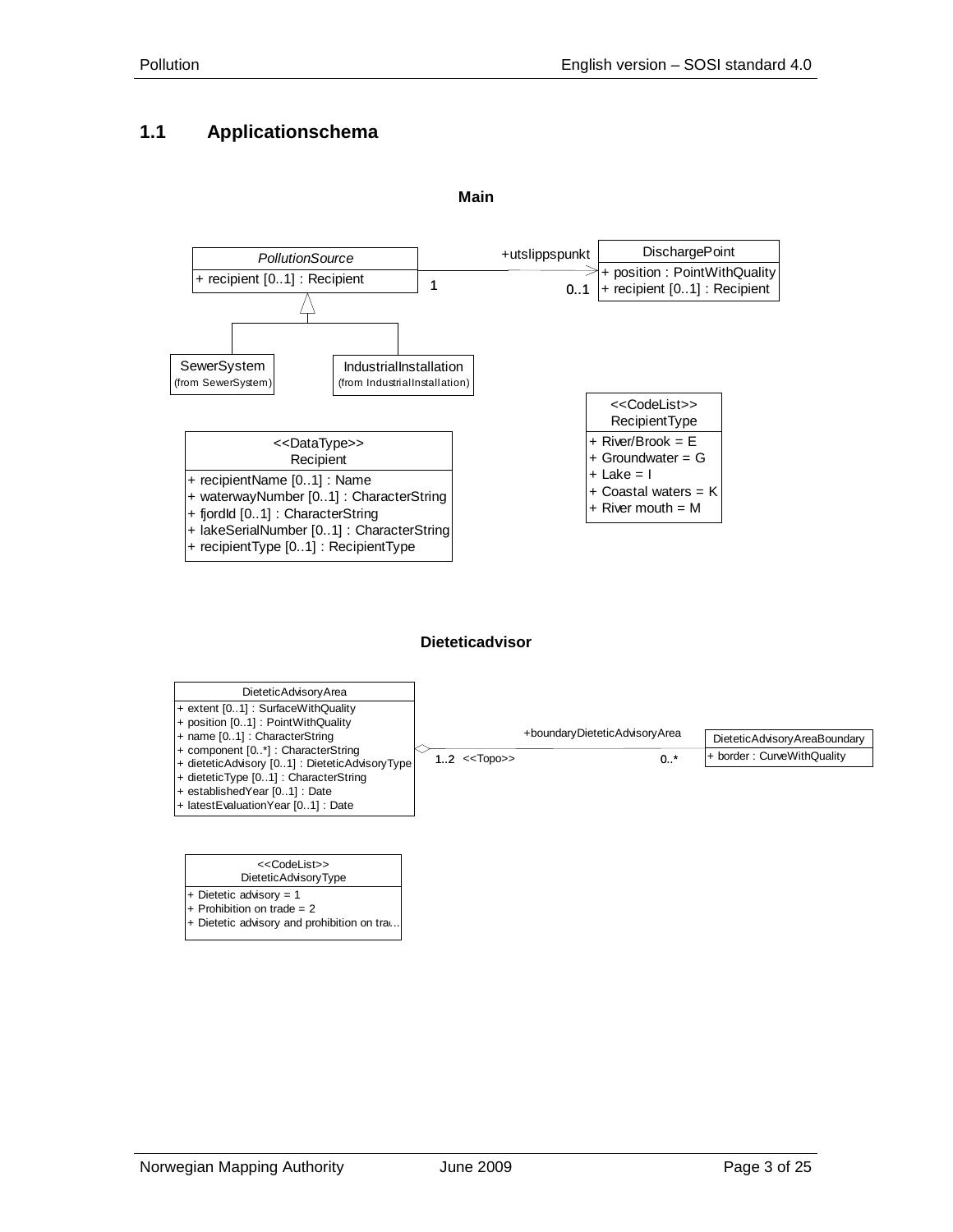#### **IndustrialInstallation**

#### IndustrialInstallation

- + position : PointWithQuality
- + name [0..1] : CharacterString
- + organisationNumber [0..1] : Integer + sector [0..1] : CharacterString
- + discharge [0..\*] : DischargeEmission
- + connectedToMunicipalSewer [0..1] : Boolean
- + reportingYear [0..1] : Date
- DischargeEmission <<DataType>>
- + component [0..1] : CharacterString
- + dischargeEmissionWeight [0..1] : Weight
- + dischargeEmissionType [0..1] : DischargeEmissionType



#### **Noise**

| Noise                                                 |    |             |                     |                            |
|-------------------------------------------------------|----|-------------|---------------------|----------------------------|
| + extent [01] : SurfaceWithQuality                    |    |             |                     |                            |
| + contourLine [01] : CurveWithQuality                 |    |             |                     |                            |
| + position [01] : PointWithQuality                    |    |             |                     |                            |
| + noiseZoneCategory [01] : NoiseZoneCategory          |    |             |                     |                            |
| + noiseSource [01] : NoiseSource                      |    |             | +boundaryNoiseLimit | NoiseLimit                 |
| + noiseSourceIdentification $[0.1]$ : CharacterString |    |             |                     | + border: CurveWithQuality |
| + noiseLevel [01] : Integer                           | 12 | $<<$ TODO>> | $0.1$ *             |                            |
| + noiseInterval [01] : NoiseInterval                  |    |             |                     |                            |
| + noiseUnit [01] : NoiseUnit                          |    |             |                     |                            |
| + noiseSourceName [01] : Name                         |    |             |                     |                            |
| + noiseMethod [01]: CharacterString                   |    |             |                     |                            |
| + estimatedyear [01] : CharacterString                |    |             |                     |                            |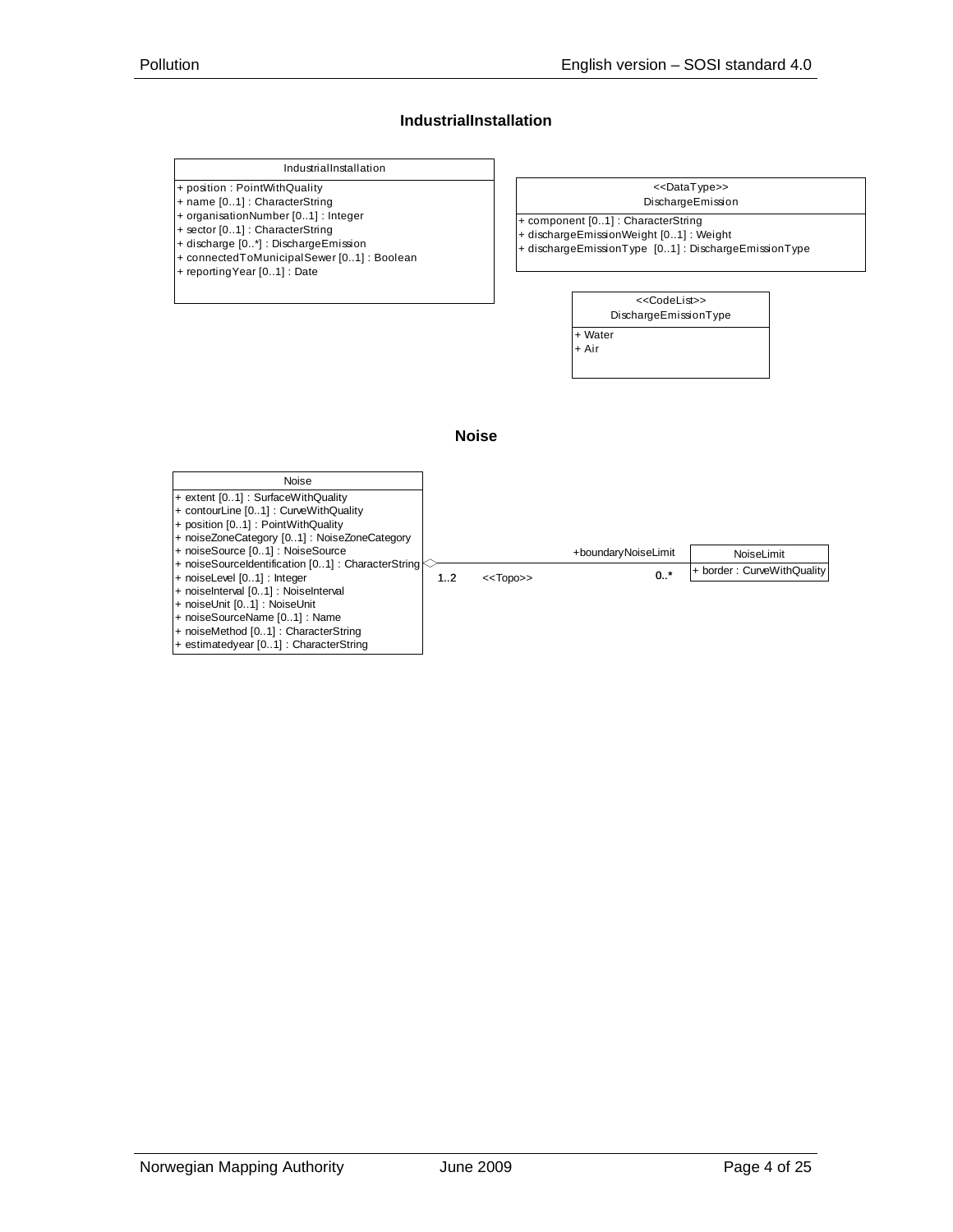

#### **PollutedSoil**



| < <datatype>&gt;<br/>PollutedSoilRealEstate</datatype>                                |
|---------------------------------------------------------------------------------------|
| + cadastralNumber: CadastralNumber<br> + landUseRestriction [01] : LandUseRestriction |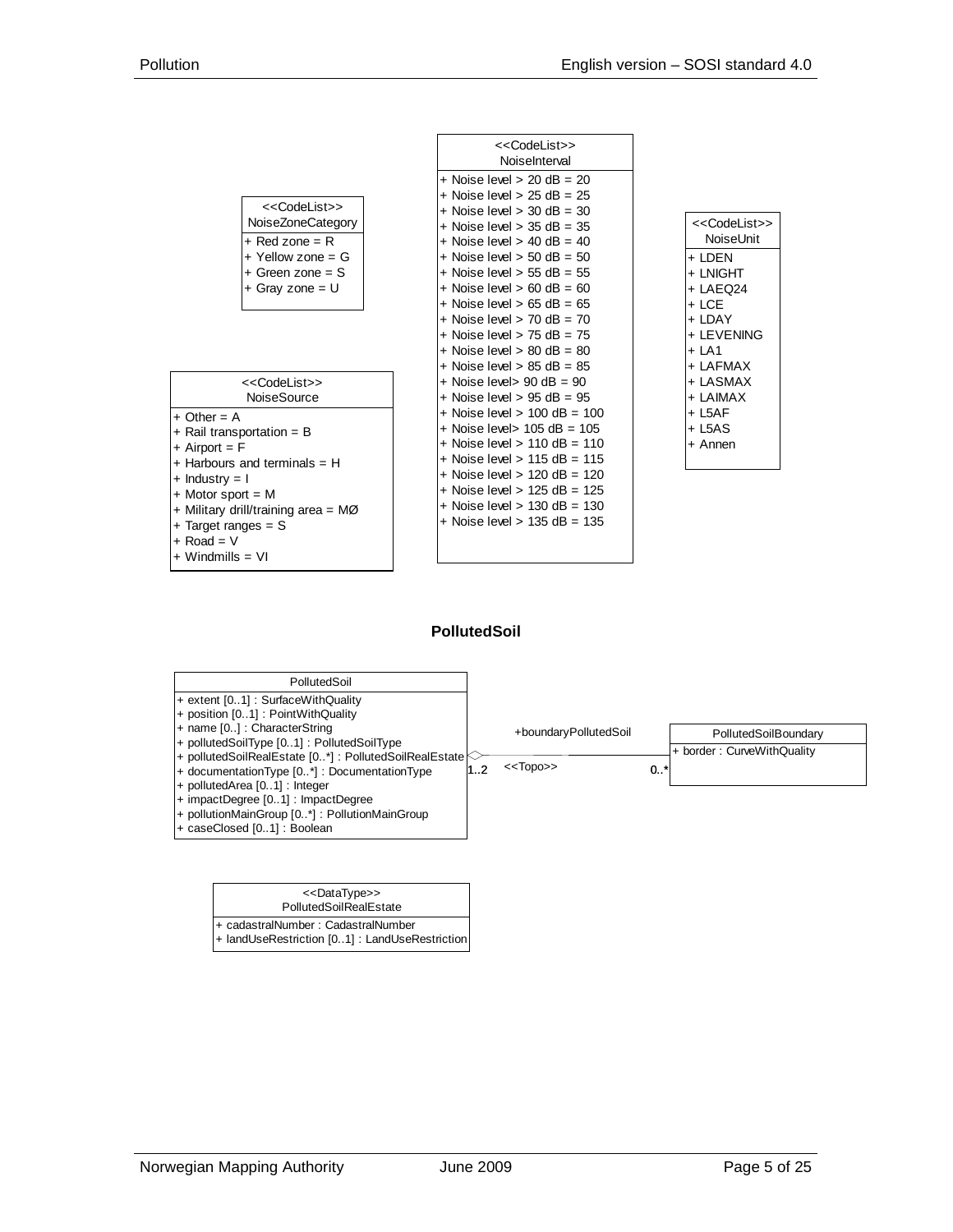| < <codelist>&gt;</codelist>                      |
|--------------------------------------------------|
| PollutedSoilType                                 |
| $+$ Landfill = 1                                 |
| + Municipal landfill = $2 +$ Polluted soil = $3$ |
|                                                  |
| + Remains from the war = $4$                     |

| < <codelist>&gt;<br/>ImpactDegree</codelist>       |  |
|----------------------------------------------------|--|
| + Little/No known impact = 1                       |  |
| $+$ Little/No known influence with current use = 2 |  |
| + Potential/known impact = $3$                     |  |



| < <codelist>&gt;</codelist>            |
|----------------------------------------|
| DocumentationType                      |
| $+$ Mapping/Description of problem = 1 |
| + Survey/Risk assessment = 2           |
| $+$ Action plan = 3                    |
| + Action report = $4$                  |
| + Monitoring data = $5$                |



```
+ None = 1
```

```
+ Official registration = 2
```
+ Imposition of use limitations / zoning = 3

#### **SewerSystem**



- + Municipal unit/agency = 1
- + Inter-municipal cooperation w/separate accounts = 2
- + Municipal enterprise = 3  $+$  Inter-municipal company = 4
- $-$  Municipal limited company = 5
- + Kommunalt eid lag, stiftelse, etc. = 6
- $+$  Private limited company, state-owned limited company, association, foundation, governmental, etc. =  $\overline{i}$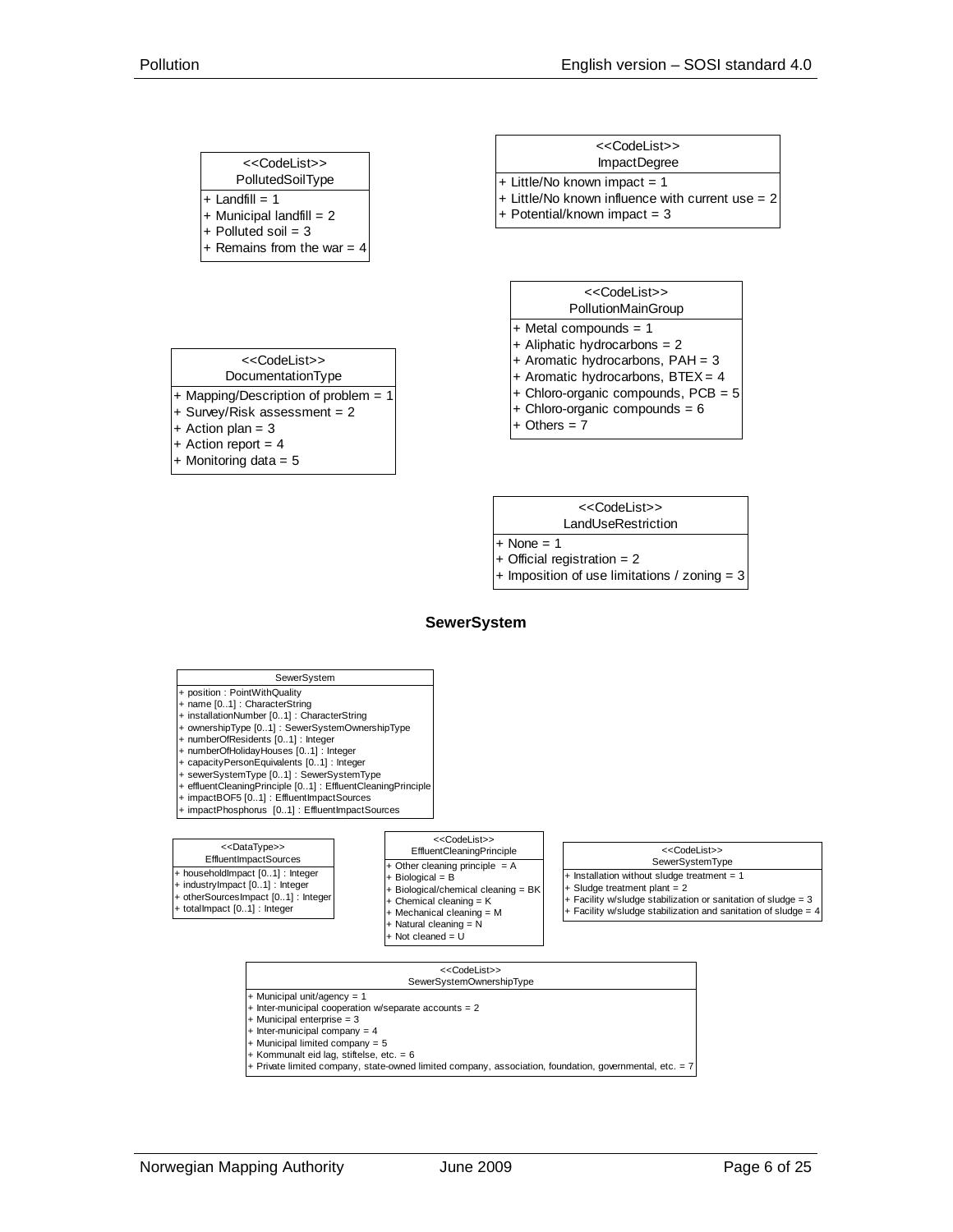# <span id="page-6-0"></span>**1.2 Description**

## <span id="page-6-1"></span>**1.2.1 Dieteticadvisor**

## <span id="page-6-2"></span>**1.2.1.1 DieteticAdvisoryArea**

| $\overline{N_{0}}$ | Name/<br>Role name                       | Description                                                                                                                                                                              | Obligation/<br>Condition | Maximum<br>Occurrenc<br>e | <b>Type</b>                            | Constraint       |
|--------------------|------------------------------------------|------------------------------------------------------------------------------------------------------------------------------------------------------------------------------------------|--------------------------|---------------------------|----------------------------------------|------------------|
| $\mathbf{1}$       | <b>Class</b><br>DieteticAdvisory<br>Area | area where an advisory<br>has been issued regarding<br>consumption, or the sale<br>of fish and seafood has<br>been prohibited                                                            |                          |                           |                                        |                  |
| 1.1                | extent                                   | area over which an object<br>extends                                                                                                                                                     | $\mathbf 0$              | 1                         | <b>SurfaceWithQu</b><br>ality          |                  |
| 1.2                | position                                 | location where the object<br>exists                                                                                                                                                      | $\overline{0}$           | 1                         | PointWithQuali<br>ty                   |                  |
| 1.3                | name                                     |                                                                                                                                                                                          | $\overline{0}$           | $\overline{1}$            | CharacterStrin<br>g                    |                  |
| 1.4                | component                                | code for chemical<br>substance or parameter<br>Note: In the long term the<br>codes should be<br>standardised, but this has<br>not been possible within<br>the scope of the SOSI<br>work. | $\overline{0}$           | $\overline{\mathsf{N}}$   | CharacterStrin<br>g                    |                  |
| 1.5                | dieteticAdvisory                         | indicates the type of<br>restriction issued for an<br>area                                                                                                                               | $\overline{0}$           | $\mathbf{1}$              | DieteticAdvisor<br>yType               |                  |
| 1.6                | dieteticType                             | indicates what species or<br>types of organisms the<br>restrictions include                                                                                                              | $\overline{0}$           | 1                         | CharacterStrin<br>g                    |                  |
| 1.7                | establishedYear                          | what year the restrictions<br>were issued                                                                                                                                                | $\mathbf 0$              | 1                         | Date                                   |                  |
| 1.8                | latestEvaluationY<br>ear                 | year when the restrictions<br>were last evaluated                                                                                                                                        | $\mathbf 0$              | $\mathbf{1}$              | Date                                   |                  |
| 1.9                | Role<br>boundaryDietetic<br>AdvisoryArea |                                                                                                                                                                                          | $\mathbf 0$              | N                         | <b>DieteticAdvisor</b><br>yAreaBoundar | Aggregrati<br>on |

## <span id="page-6-3"></span>**1.2.1.2 DieteticAdvisoryAreaBoundary**

| No. | Name/<br>Role name                                      | Description                                                                     | Obligation/<br>Condition | Maximum<br>Occurrenc<br>е | Type                        | Constraint |
|-----|---------------------------------------------------------|---------------------------------------------------------------------------------|--------------------------|---------------------------|-----------------------------|------------|
| 2   | <b>Class</b><br><b>DieteticAdvisory</b><br>AreaBoundary | delimitation of dietetic<br>advisory area                                       |                          |                           |                             |            |
| 2.1 | border                                                  | course following the<br>transition between<br>different real world<br>phenomena |                          |                           | <b>CurveWithQual</b><br>ity |            |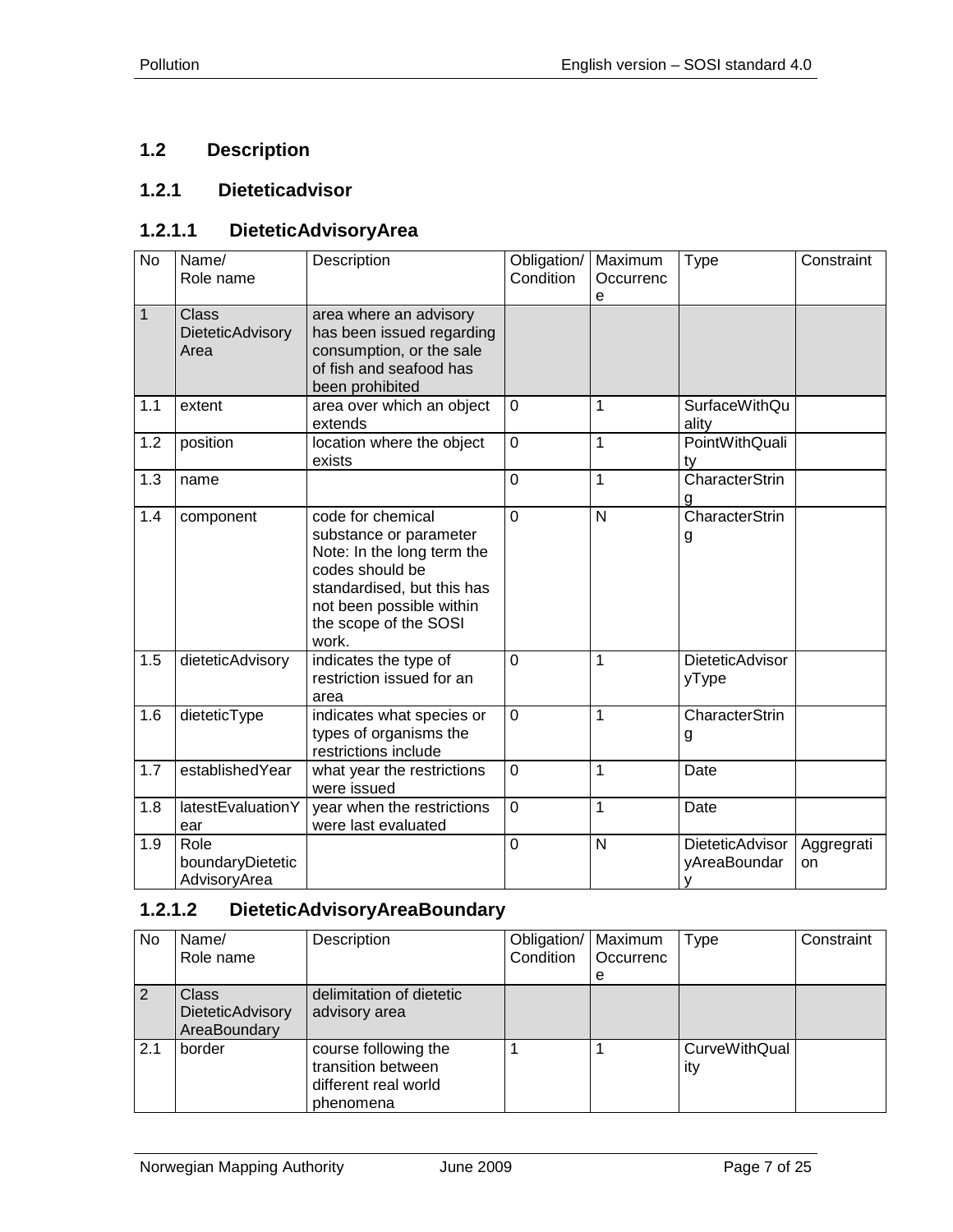| ററ<br>$\sim$ . $\sim$ | Role             |  | DieteticAdvisor |
|-----------------------|------------------|--|-----------------|
|                       | (unnamed)        |  | vArea           |
|                       | DieteticAdvisory |  |                 |
|                       | Area             |  |                 |

#### <span id="page-7-0"></span>**1.2.1.3 Association <<Topo>> DieteticAdvisoryArea-DieteticAdvisoryAreaBoundary**

| No  | Name/<br>Role name                                                                         | Description | Obligation/<br>Condition | Maximum<br>Occurrenc<br>е | Type                            | Constraint      |
|-----|--------------------------------------------------------------------------------------------|-------------|--------------------------|---------------------------|---------------------------------|-----------------|
| 3   | Association<br><b>DieteticAdvisory</b><br>Area-<br><b>DieteticAdvisory</b><br>AreaBoundary |             |                          |                           |                                 |                 |
| 3.1 | Role<br>boundaryDietetic<br>AdvisoryArea                                                   |             | $\Omega$                 | N                         | DieteticAdvisor<br>yAreaBoundar | Aggregatio<br>n |
| 3.2 | Role<br>(unnamed)<br>DieteticAdvisory<br>Area                                              |             | 1                        | 2                         | <b>DieteticAdvisor</b><br>yArea |                 |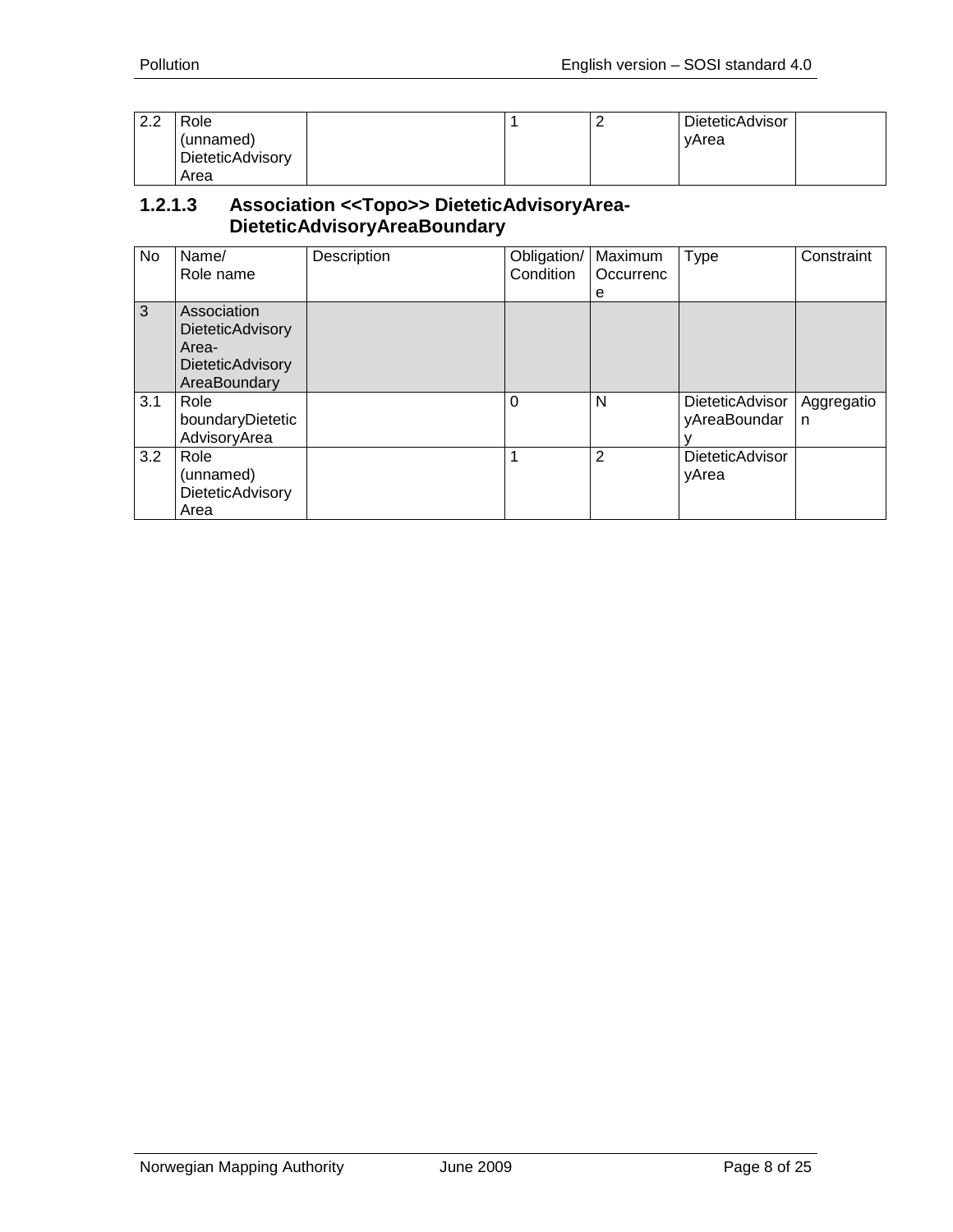<span id="page-8-0"></span>

| Nr | Code name                            | Definition/Description                                | Code |
|----|--------------------------------------|-------------------------------------------------------|------|
|    | CodeList                             | indicates the type of restriction issued for the area |      |
|    | DieteticAdvisoryType                 |                                                       |      |
|    | Dietetic advisory                    |                                                       |      |
|    | Prohibition on trade                 |                                                       |      |
|    | Dietetic advisory and prohibition on |                                                       |      |
|    | trade                                |                                                       |      |

# **1.2.1.3.1 <<CodeList>> DieteticAdvisoryType**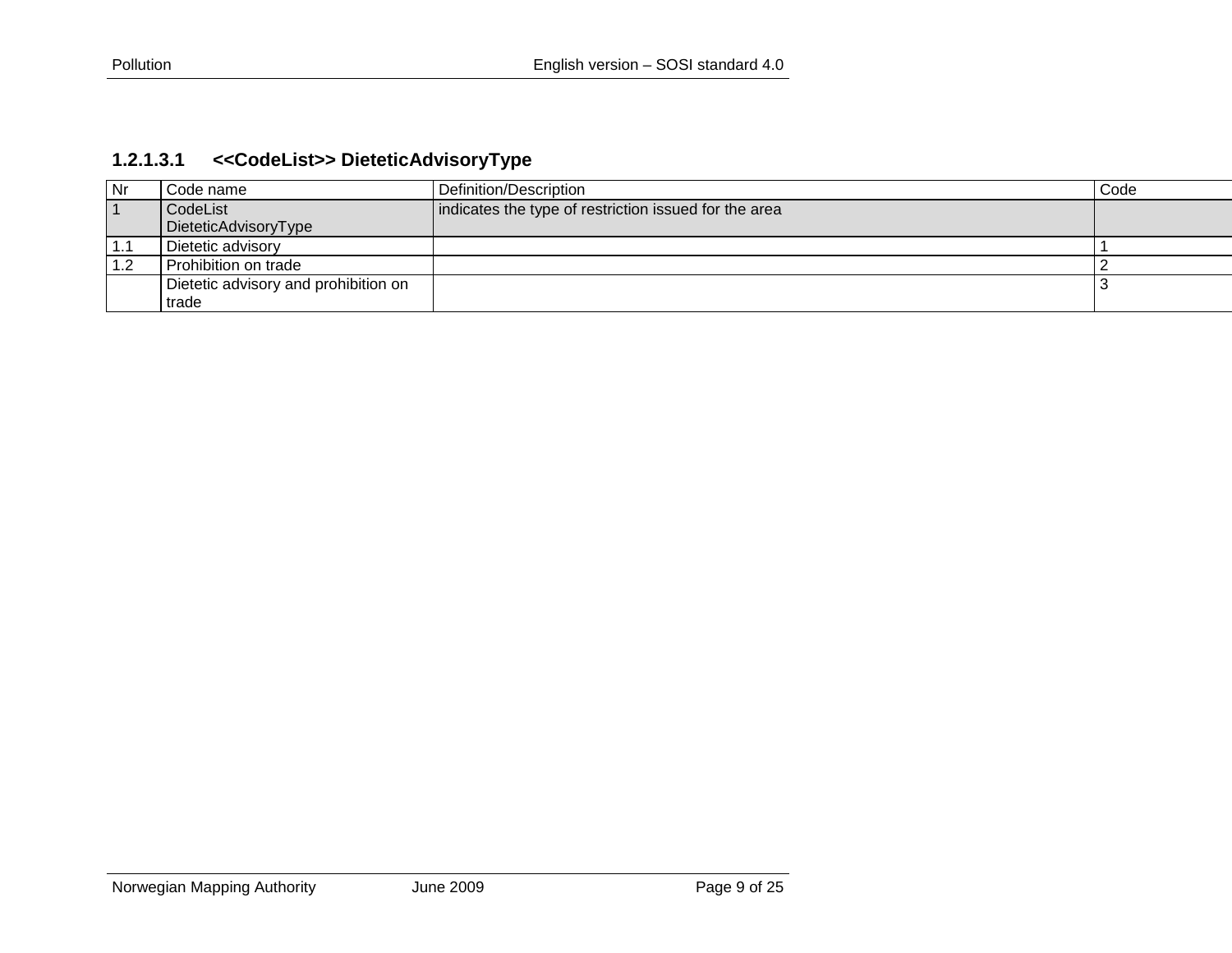# <span id="page-9-0"></span>**1.2.2 IndustrialInstallation**

## <span id="page-9-1"></span>**1.2.2.1 IndustrialInstallation**

| No  | Name/<br>Role name                  | Description                                                                            | Obligation/<br>Condition | Maximum<br>Occurrenc<br>e | <b>Type</b>           | Constraint                        |
|-----|-------------------------------------|----------------------------------------------------------------------------------------|--------------------------|---------------------------|-----------------------|-----------------------------------|
| 1   | Class<br>IndustrialInstallati<br>on | land-based installation for<br>industrial production                                   |                          |                           |                       | Subtype of<br>PollutionSo<br>urce |
| 1.1 | position                            | location where the object<br>exists                                                    | 1                        | 1                         | PointWithQuali<br>ty  |                                   |
| 1.2 | name                                |                                                                                        | $\overline{0}$           | 1                         | CharacterStrin        |                                   |
| 1.3 | organisationNum<br>ber              |                                                                                        | $\overline{0}$           | 1                         | Integer               |                                   |
| 1.4 | sector                              | sector code from the<br><b>NACE</b> standard                                           | $\overline{0}$           | $\mathbf 1$               | CharacterStrin<br>g   |                                   |
| 1.5 | discharge                           | quantity and type of<br>discharge from a source                                        | $\overline{0}$           | N                         | DischargeEmis<br>sion |                                   |
| 1.6 | connectedToMun<br>icipalSewer       | indicates whether the<br>discharge to water goes<br>into the municipal sewer<br>system | $\Omega$                 | 1                         | <b>Boolean</b>        |                                   |
| 1.7 | reportingYear                       | what year the reported<br>discharges apply to                                          | $\mathbf 0$              | 1                         | Date                  |                                   |

## <span id="page-9-2"></span>**1.2.2.2 <<DataType>> DischargeEmission**

| No               | Name/<br>Role name                       | Description                                                                                                                                                                                                                                                                                                                 | Obligation/<br>Condition | Maximum<br>Occurrenc<br>е | Type                      | Constraint |
|------------------|------------------------------------------|-----------------------------------------------------------------------------------------------------------------------------------------------------------------------------------------------------------------------------------------------------------------------------------------------------------------------------|--------------------------|---------------------------|---------------------------|------------|
| $\overline{2}$   | Datatype<br>DischargeEmissi<br><b>on</b> | indicates quantity and type<br>of discharge/emission from<br>a source                                                                                                                                                                                                                                                       |                          |                           |                           |            |
| 2.1              | component                                | code for chemical<br>substance or parameter<br>Note: In the long term, the<br>codes should be<br>standardised, but this has<br>not been possible within<br>the scope of the SOSI<br>work. Data from the<br>Norwegian Pollution<br><b>Control Authority (SFT's</b><br>technical system will<br>contain standardised<br>codes | $\Omega$                 | 1                         | CharacterStrin<br>g       |            |
| $2.2\phantom{0}$ | dischargeEmissi<br>onWeight              |                                                                                                                                                                                                                                                                                                                             | 0                        | 1                         | Weight                    |            |
| 2.3              | dischargeEmissi<br>onType                | indicates whether a<br>discharge to water or an<br>emission to air                                                                                                                                                                                                                                                          | $\overline{0}$           | 1                         | DischargeEmis<br>sionType |            |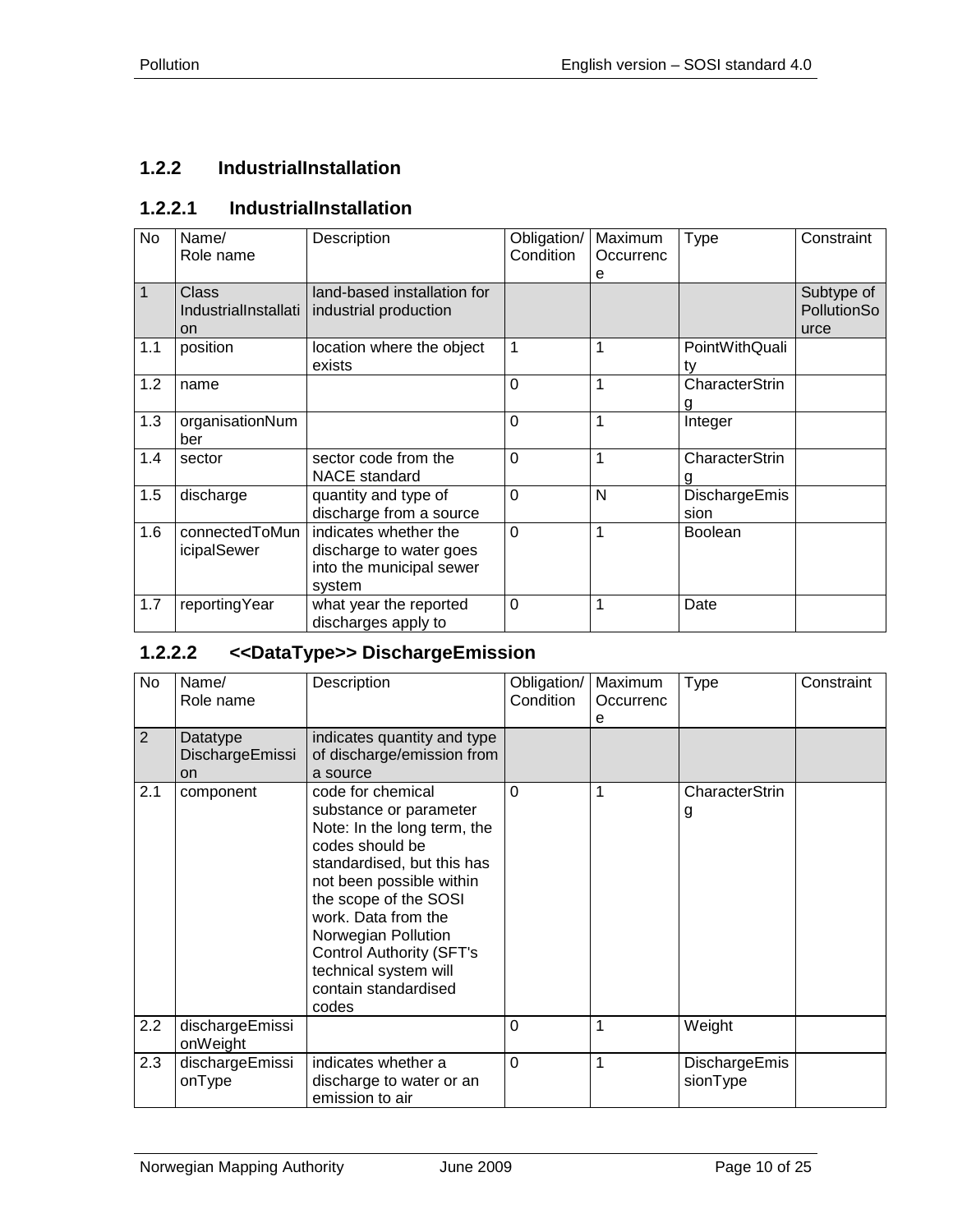<span id="page-10-0"></span>

| Nr  | Code name             | Definition/Description                                       | Code |
|-----|-----------------------|--------------------------------------------------------------|------|
|     | CodeList              | indicates whether a discharge to water or an emission to air |      |
|     | DischargeEmissionType |                                                              |      |
| 1.1 | Water                 |                                                              |      |
|     | Air                   |                                                              |      |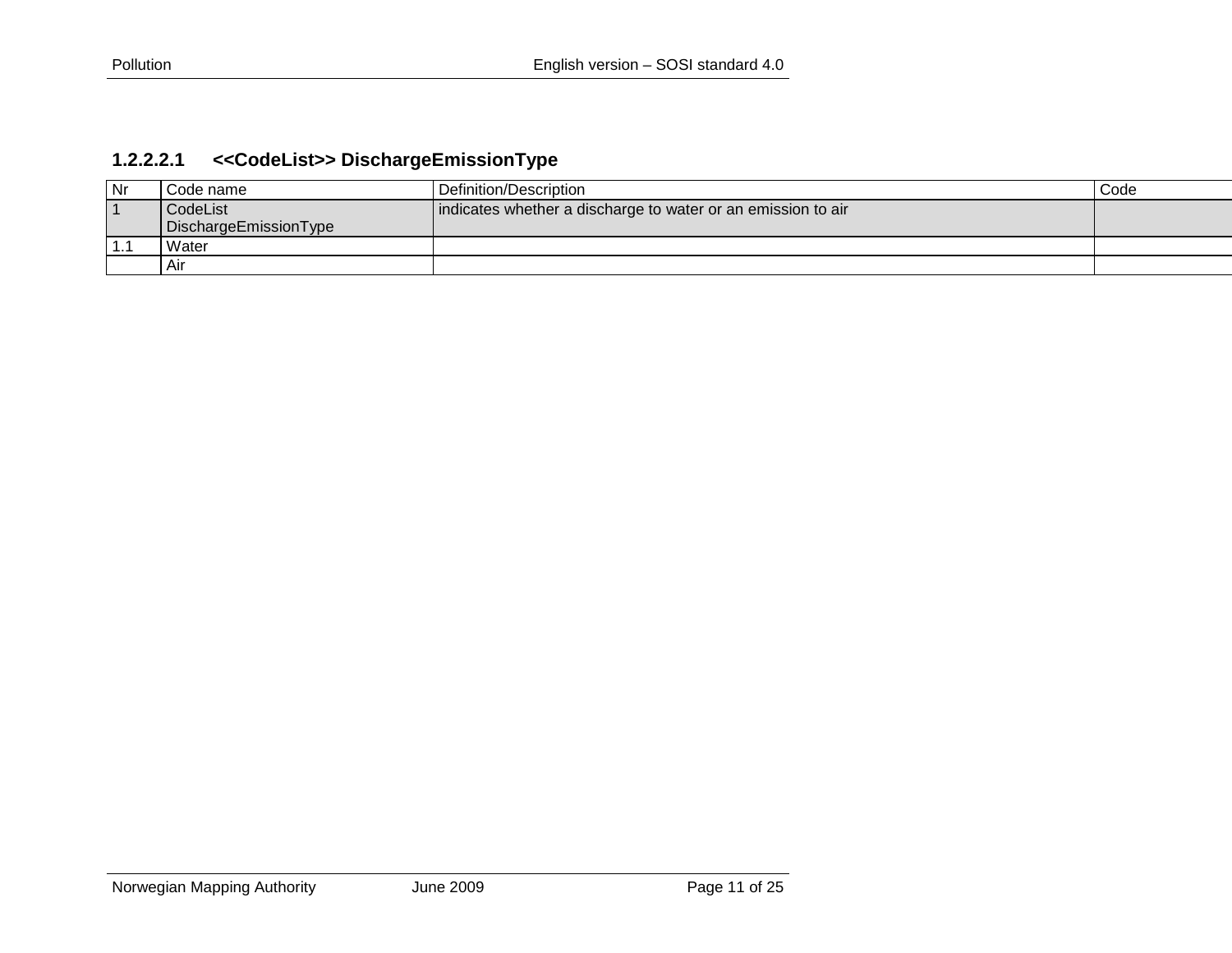# <span id="page-11-0"></span>**1.2.3 Noise**

# <span id="page-11-1"></span>**1.2.3.1 Noise**

| $\overline{N}$ | Name/<br>Role name            | Description                                                                                                                                                                                                                                   | Obligation/<br>Condition | Maximum<br>Occurrenc<br>е | <b>Type</b>                   | Constraint |
|----------------|-------------------------------|-----------------------------------------------------------------------------------------------------------------------------------------------------------------------------------------------------------------------------------------------|--------------------------|---------------------------|-------------------------------|------------|
| $\mathbf{1}$   | <b>Class</b><br><b>Noise</b>  | area with certain features<br>relating to noise level.<br>Note: May be represented<br>as noise zones, noise<br>isopleths or points with<br>measured or calculated<br>values                                                                   |                          |                           |                               |            |
| 1.1            | extent                        | area over which an object<br>extends                                                                                                                                                                                                          | $\mathbf 0$              | 1                         | <b>SurfaceWithQu</b><br>ality |            |
| 1.2            | contourLine                   |                                                                                                                                                                                                                                               | $\mathbf 0$              | 1                         | <b>CurveWithQual</b><br>ity   |            |
| 1.3            | position                      | location where the object<br>exists                                                                                                                                                                                                           | $\mathbf 0$              | 1                         | <b>PointWithQuali</b><br>ty   |            |
| 1.4            | noiseZoneCateg<br>ory         | noise zone for planning<br>purposes                                                                                                                                                                                                           | $\mathbf 0$              | 1                         | <b>NoiseZoneCat</b><br>egory  |            |
| 1.5            | noiseSource                   | types of noise sources                                                                                                                                                                                                                        | $\pmb{0}$                | 1                         | NoiseSource                   |            |
| 1.6            | noiseSourceIdent<br>ification | unique identification of the<br>noise source Note: E.g.<br>section name or road<br>number. Not relevant<br>where several sources are<br>calculated jointly, e.g.<br>zones for the entire<br>network of roads in a<br>municipality             | $\overline{0}$           | 1                         | CharacterStrin<br>g           |            |
| 1.7            | noiseLevel                    | indication of calculated<br>noise level [in dB] ??<br>Note: The value must be<br>an integer between 0 and<br>140                                                                                                                              | $\overline{0}$           | 1                         | Integer                       |            |
| 1.8            | noiseInterval                 | division into regular<br>intervals for noise level                                                                                                                                                                                            | $\mathbf 0$              | 1                         | NoiseInterval                 |            |
| 1.9            | noiseUnit                     | unit for noise zone                                                                                                                                                                                                                           | $\pmb{0}$                | 1                         | NoiseUnit                     |            |
| 1.1<br>0       | noiseSourceNam<br>e           | name of the noise source<br>Note: E.g. street_name,<br>road number, airport,<br>company, etc.                                                                                                                                                 | $\mathbf 0$              | 1                         | Name                          |            |
| 1.1<br>1       | noiseMethod                   | indication of the method<br>used to calculate the<br>sound ??(impact/pressure<br>level) Note: Must always<br>refer to a method such as<br>for instance the Nordic<br>method for road [noise]<br>(1996) or ISO 9613-2.<br>Please also indicate | 0                        | 1                         | CharacterStrin<br>g           |            |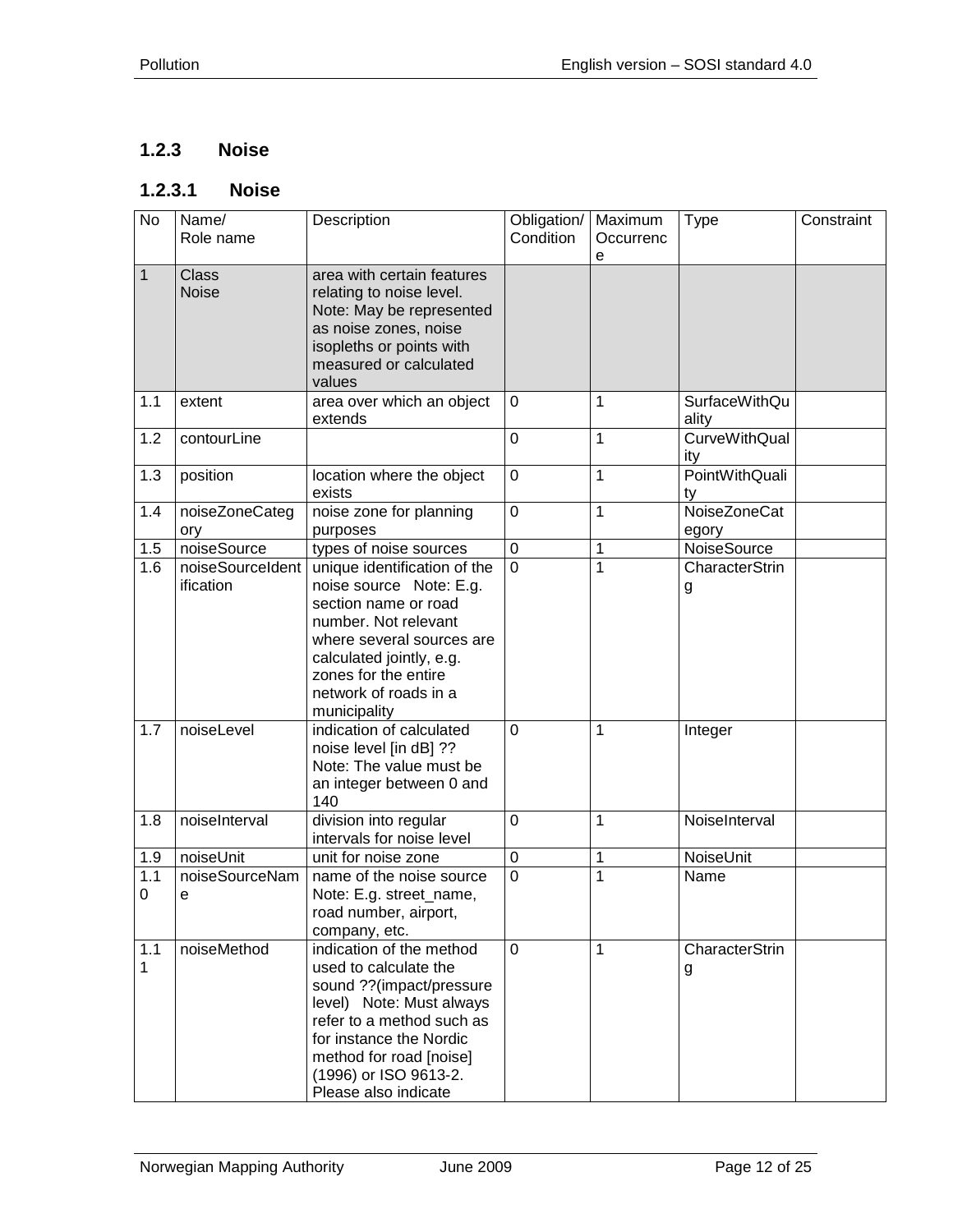|          |                                | calculation tool (VSTØY,<br>TSTØY Cadna, e                                                                                                                                                        |   |                     |                  |
|----------|--------------------------------|---------------------------------------------------------------------------------------------------------------------------------------------------------------------------------------------------|---|---------------------|------------------|
| 1.1      | estimatedyear                  | year or period to which the $\vert 0 \rangle$<br>noise calculations apply<br>Note: May be the current<br>situation, year of the<br>forecast, or the worst-case<br>combination of several<br>vears |   | CharacterStrin<br>g |                  |
| 1.1<br>3 | Role<br>boundaryNoiseLi<br>mit |                                                                                                                                                                                                   | N | NoiseLimit          | Aggregrati<br>on |

# <span id="page-12-0"></span>**1.2.3.2 NoiseLimit**

| No. | Name/<br>Role name         | Description                                                                     | Obligation/<br>Condition | Maximum<br>Occurrenc<br>е | Type                        | Constraint |
|-----|----------------------------|---------------------------------------------------------------------------------|--------------------------|---------------------------|-----------------------------|------------|
| 2   | <b>Class</b><br>NoiseLimit | delimitation of noise zone                                                      |                          |                           |                             |            |
| 2.1 | border                     | course following the<br>transition between<br>different real world<br>phenomena |                          |                           | <b>CurveWithQual</b><br>ity |            |
| 2.2 | Role<br>(unnamed) Noise    |                                                                                 |                          | 2                         | <b>Noise</b>                |            |

# <span id="page-12-1"></span>**1.2.3.3 Association <<Topo>> Noise-NoiseLimit**

| No  | Name/<br>Role name              | Description | Obligation/   Maximum<br>Condition | Occurrenc<br>e | <b>Type</b> | Constraint      |
|-----|---------------------------------|-------------|------------------------------------|----------------|-------------|-----------------|
| 3   | Association<br>Noise-NoiseLimit |             |                                    |                |             |                 |
| 3.1 | Role<br>boundaryNoiseLi<br>mit  |             |                                    | N              | NoiseLimit  | Aggregatio<br>n |
| 3.2 | Role<br>(unnamed) Noise         |             |                                    | $\overline{2}$ | Noise       |                 |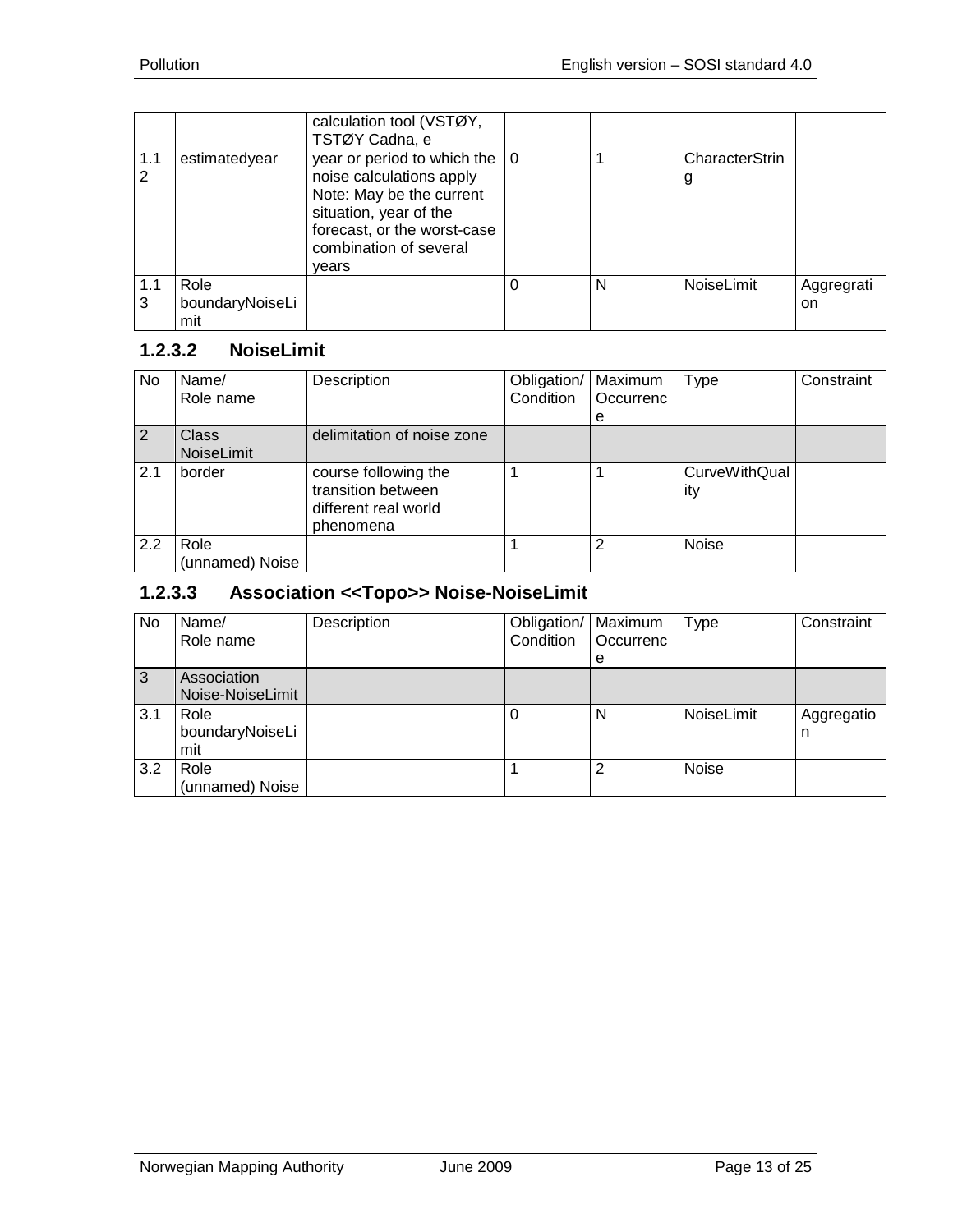#### **1.2.3.3.1 <<CodeList>> NoiseSource**

| <b>Nr</b> | Code name                    | Definition/Description                                                                             | Code           |
|-----------|------------------------------|----------------------------------------------------------------------------------------------------|----------------|
|           | CodeList                     | types of noise sources                                                                             |                |
|           | <b>NoiseSource</b>           |                                                                                                    |                |
| 1.1       | Other                        | other sources, or where several sources jointly define a noise zone                                | $\overline{A}$ |
| 1.2       | Rail transportation          | Railway, tram, subway                                                                              | В              |
| 1.3       | Airport                      | Includes helicopter landing pad                                                                    |                |
| 1.4       | Harbours and terminals       | Harbours, freight terminals, public transport terminals, etc.                                      | $\mathsf{H}$   |
| 1.5       | Industry                     | Industry and other types of noisy business activity                                                |                |
| 1.6       | Motor sport                  | racing track, tracks for driver training                                                           |                |
| 1.7       | Military drill/training area |                                                                                                    | MØ             |
| 1.8       | Target ranges                | Target ranges for calibers < 20 mm (not firing range)                                              | .S             |
| 1.9       | Road                         | all types of roads: state highway, European highway, county road, municipal road, private road   V |                |
| 1.10      | Windmills                    |                                                                                                    | -VI            |

#### <span id="page-13-0"></span>**1.2.3.3.2 <<CodeList>> NoiseInterval**

<span id="page-13-1"></span>

| Nr        | Code name             | Definition/Description                          | Code |
|-----------|-----------------------|-------------------------------------------------|------|
| $\vert$ 2 | CodeList              | division into regular intervals for noise level |      |
|           | NoiseInterval         |                                                 |      |
| 2.1       | Noise level > 20 dB   |                                                 | 20   |
| 2.2       | Noise level > 25 dB   |                                                 | 25   |
| 2.3       | Noise level > 30 dB   |                                                 | 30   |
| 2.4       | Noise level > 35 dB   |                                                 | 35   |
| 2.5       | Noise level $>$ 40 dB |                                                 | 40   |
| 2.6       | Noise level $>$ 50 dB |                                                 | 50   |
| 2.7       | Noise level > 55 dB   |                                                 | 55   |
| 2.8       | Noise level $> 60$ dB |                                                 | 60   |
| 2.9       | Noise level $> 65$ dB |                                                 | 65   |
| 2.10      | Noise level > 70 dB   |                                                 | 70   |
| 2.11      | Noise level > 75 dB   |                                                 | 75   |
| 2.12      | Noise level > 80 dB   |                                                 | 80   |
| 2.13      | Noise level > 85 dB   |                                                 | 85   |
| 2.14      | Noise level> 90 dB    |                                                 | 90   |
| 2.15      | Noise level > 95 dB   |                                                 | 95   |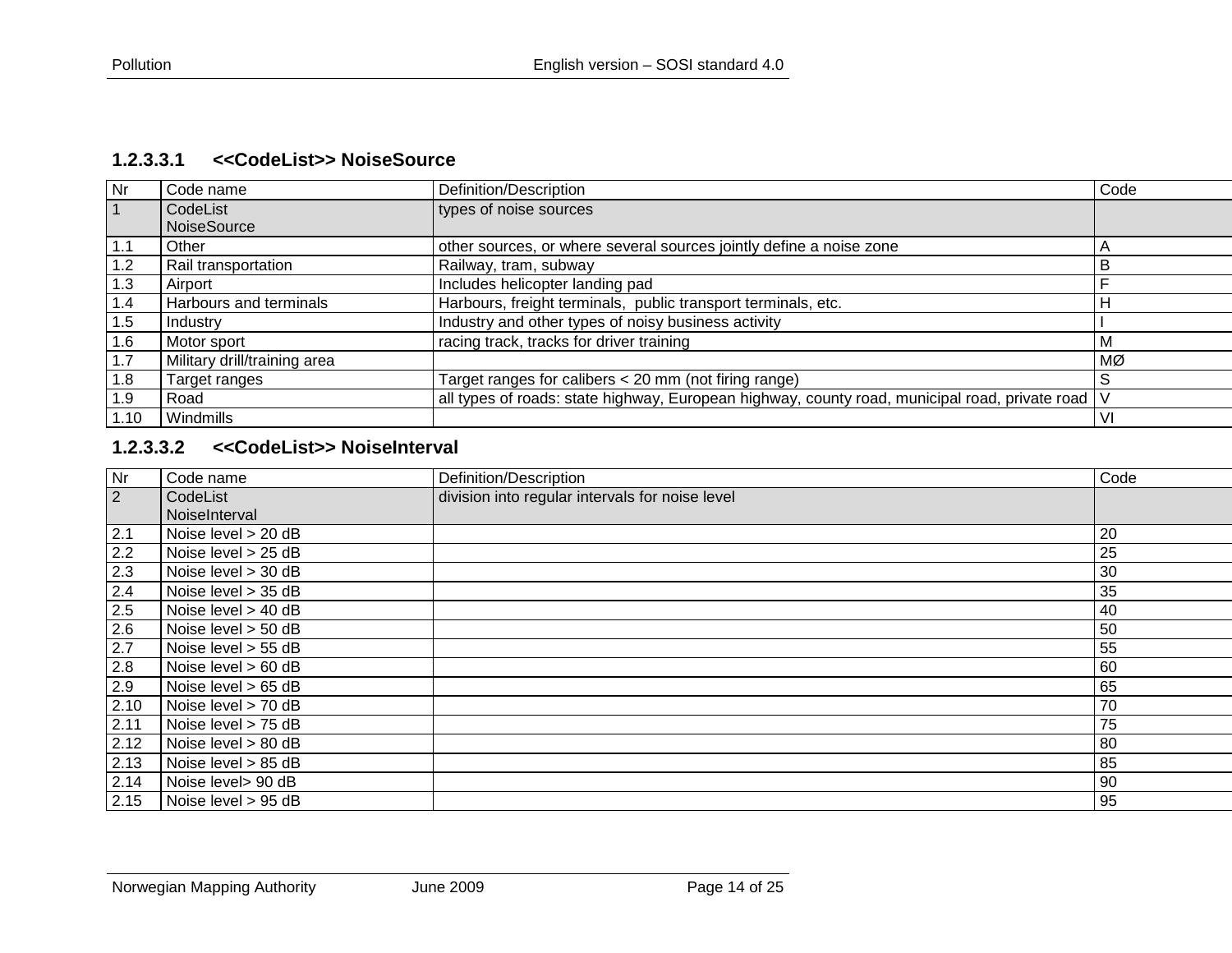| 2.16   | Noise level > 100 dB | 100 |
|--------|----------------------|-----|
| $2.17$ | Noise level> 105 dB  | 105 |
| 2.18   | Noise level > 110 dB | 110 |
| 2.19   | Noise level > 115 dB | 115 |
| 2.20   | Noise level > 120 dB | 120 |
| 2.21   | Noise level > 125 dB | 125 |
| 2.22   | Noise level > 130 dB | 130 |
| 2.23   | Noise level > 135 dB | 135 |

#### **1.2.3.3.3 <<CodeList>> NoiseUnit**

| Nr             | Code name         | Definition/Description                                                   | Code |
|----------------|-------------------|--------------------------------------------------------------------------|------|
| $\overline{3}$ | CodeList          | unit for noise zone                                                      |      |
|                | NoiseUnit         |                                                                          |      |
| 3.1            | <b>LDEN</b>       | dag-kveld-natt gjennomsnittlig støynivå                                  |      |
| 3.2            | <b>LNIGHT</b>     | ekvivalent årsgjennomsnittlig støynivå for nattperioden (23-07)          |      |
| 3.3            | LAEQ24            | ekvivalent (gjennomsnittlig) A-veid støynivå for et døgn                 |      |
| 3.4            | <b>LCE</b>        | C-veid lydnivå for enkelthendelser, normalisert til 1 sekund             |      |
| 3.5            | LDAY              | ekvivalent årsgjennomsnittlig støynivå for dagperioden (07-19)           |      |
| 3.6            | <b>LEVENING</b>   | ekvivalent årsgjennomsnittlig støynivå for kveldsperioden                |      |
| 3.7            | LA <sub>1</sub>   | støynivået som overskrides i 1% av tiden                                 |      |
| 3.8            | LAFMAX            | maksimalt støynivå med tidsveiing "Fast"                                 |      |
| 3.9            | <b>LASMAX</b>     | maksimalt støynivå med tidsveiing "Slow"                                 |      |
| 3.10           | LAIMAX            | maksimalt støynivå med tidsveiing "Impulse"                              |      |
| 3.11           | L5AF              | 5-prosent statistisk maksimalnivå av antall hendelser, tidsveiing "Fast" |      |
| 3.12           | L <sub>5</sub> AS | 5-prosent statistisk maksimalnivå av antall hendelser, tidsveiing "Slow" |      |
| 3.13           | l Annen.          | Oppgi annen målestørrelse                                                |      |

# <span id="page-14-0"></span>**1.2.3.3.4 <<CodeList>> NoiseZoneCategory**

<span id="page-14-1"></span>

| l Nr      | Code name         | Definition/Description                                                                                                                  | Code |
|-----------|-------------------|-----------------------------------------------------------------------------------------------------------------------------------------|------|
| $\vert$ 4 | CodeList          | noise zone for planning purposes                                                                                                        |      |
|           | NoiseZoneCategory |                                                                                                                                         |      |
| 4.1       | Red zone          | areas which are not suitable for noise sensitive use, and development of new noise sensitive<br>building developments should be avoided | ıκ   |
| 14.2      | Yellow zone       | evaluation zone where noise sensitive building developments may be built if corrective<br>measures yield satisfactory noise conditions  | v    |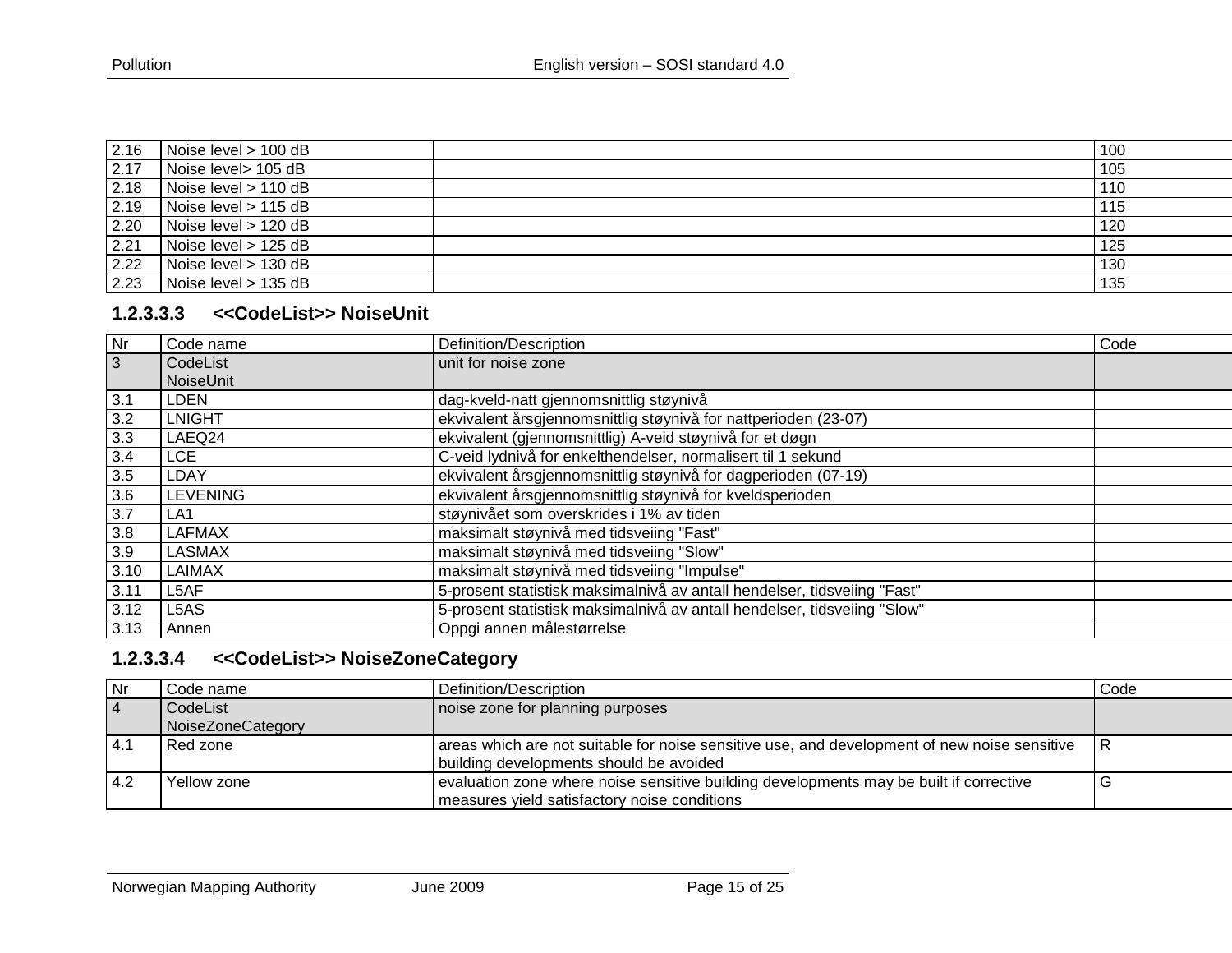| . .<br>د.4 | zone<br><b>roon</b><br>Gree | areas<br>defined<br><b>Polity</b><br>mun<br>valuable<br>the<br>n,<br>aulet<br>-כוס<br>$\cdots$                         |  |
|------------|-----------------------------|------------------------------------------------------------------------------------------------------------------------|--|
| 4.4        | $\cdots$<br>∵zone i<br>JI d | ^^<br>??surveved/identified?<br>the<br>hoon<br>e has net …<br>areas<br>where<br>noise<br>zone<br>veen<br>미 다<br>וטסווט |  |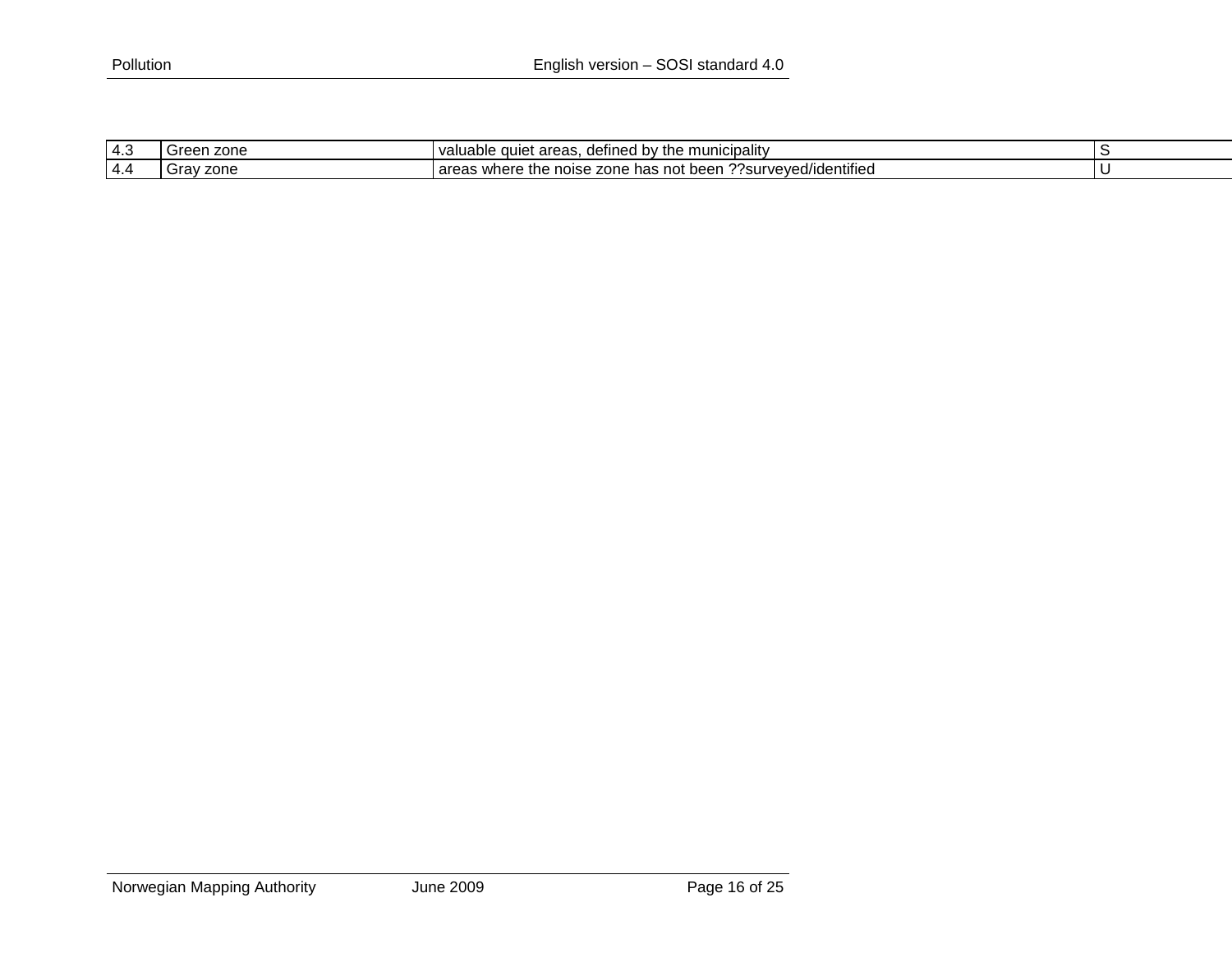# <span id="page-16-0"></span>**1.2.4 PollutedSoil**

#### <span id="page-16-1"></span>**1.2.4.1 PollutedSoil**

| No           | Name/<br>Role name           | Description                                                                                                                                                                                                                                                                   | Obligation/<br>Condition | Maximum<br>Occurrenc | <b>Type</b>                   | Constraint |
|--------------|------------------------------|-------------------------------------------------------------------------------------------------------------------------------------------------------------------------------------------------------------------------------------------------------------------------------|--------------------------|----------------------|-------------------------------|------------|
|              |                              |                                                                                                                                                                                                                                                                               |                          | е                    |                               |            |
| $\mathbf{1}$ | <b>Class</b><br>PollutedSoil | real estate with polluted<br>soil, landfill with hazardous<br>waste, formerly polluted<br>real estate which has been<br>cleaned up                                                                                                                                            |                          |                      |                               |            |
| 1.1          | extent                       | area over which an object<br>extends                                                                                                                                                                                                                                          | $\mathbf 0$              | 1                    | <b>SurfaceWithQu</b><br>ality |            |
| 1.2          | position                     | location where the object<br>exists                                                                                                                                                                                                                                           | $\mathbf 0$              | $\mathbf{1}$         | PointWithQuali<br>ty          |            |
| 1.3          | name                         |                                                                                                                                                                                                                                                                               | $\mathbf 0$              | N                    | <b>CharacterStrin</b><br>g    |            |
| 1.4          | pollutedSoilType             | type of site                                                                                                                                                                                                                                                                  | $\mathbf 0$              | 1                    | PollutedSoilTy<br>pe          |            |
| 1.5          | pollutedSoilReal<br>Estate   | real estate plots on which<br>the site is located, and<br>whether these plots are<br>subject to land use<br>restrictions                                                                                                                                                      | $\mathbf 0$              | N                    | PollutedSoilRe<br>alEstate    |            |
| 1.6          | documentationTy<br>pe        | type of documentation<br>available for the individual<br>site, which forms the basis<br>for the assessments                                                                                                                                                                   | $\mathbf 0$              | N                    | Documentation<br>Type         |            |
| 1.7          | pollutedArea                 | estimated size of the<br>polluted area given in<br>square meters Note:<br>Necessary where the site<br>is indicated by points                                                                                                                                                  | $\mathbf 0$              | 1                    | Integer                       |            |
| 1.8          | impactDegree                 | indicates to what extent<br>the site affects its<br>surroundings Note: The<br>degree of impact is<br>assessed based on<br>available information on<br>the individual site. The<br>degree of impact of a site<br>changes as warranted by<br>surveys or measures<br>implemented | $\overline{0}$           | 1                    | ImpactDegree                  |            |
| 1.9          | pollutionMainGro<br>up       | indicates which main types<br>of pollution one assumes<br>exist at the site                                                                                                                                                                                                   | $\overline{0}$           | N                    | PollutionMainG<br>roup        |            |
| 1.1<br>0     | caseClosed                   | indicates whether the case<br>has been closed by the<br>pollution authorities                                                                                                                                                                                                 | $\mathbf 0$              | $\mathbf{1}$         | Boolean                       |            |
| 1.1          | Role                         |                                                                                                                                                                                                                                                                               | 0                        | $\mathsf{N}$         | PollutedSoilBo                | Aggregrati |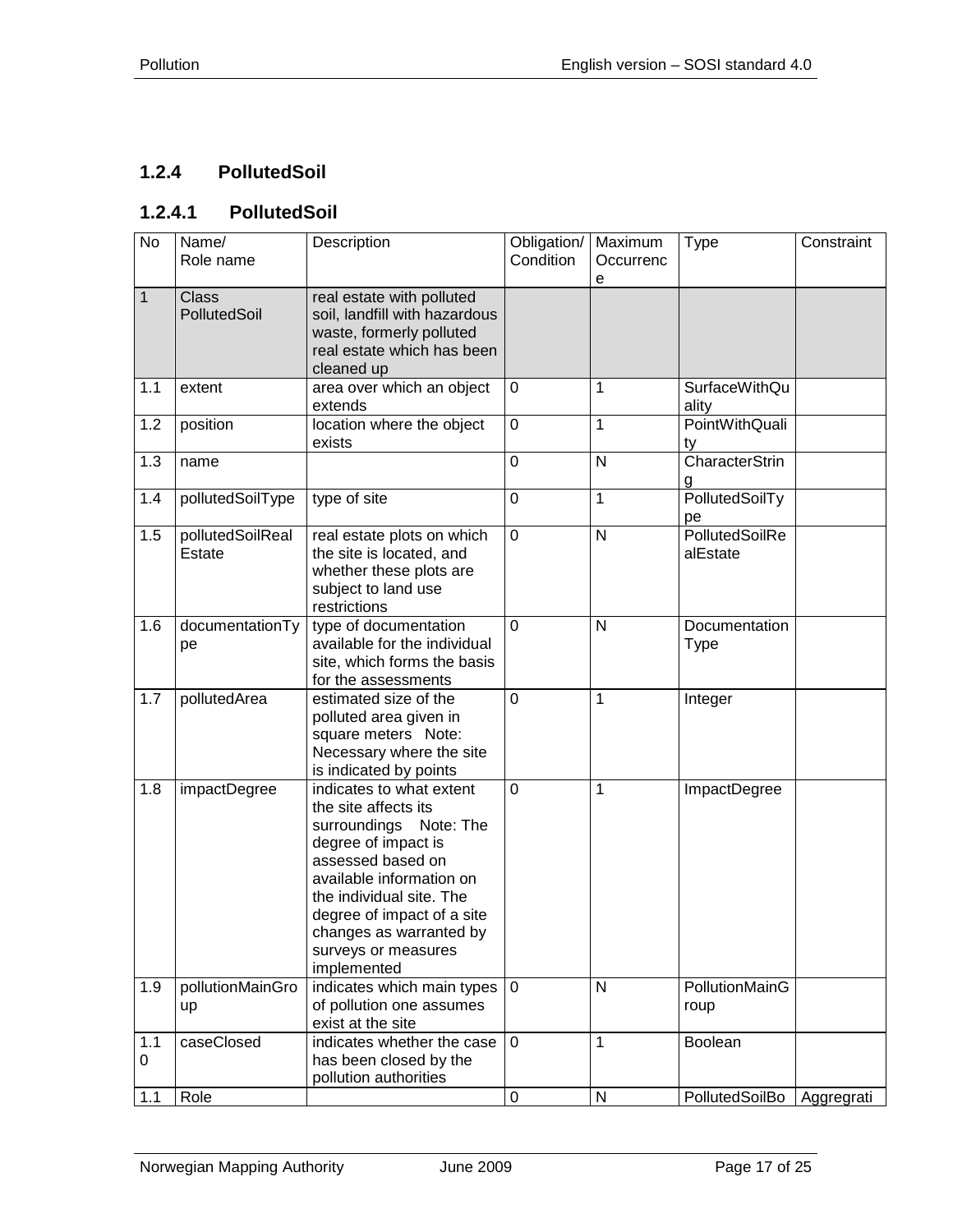| -<br>boundaryPolluted |  |  | on. |
|-----------------------|--|--|-----|
| $\cdot$ .<br>SOII     |  |  |     |

#### <span id="page-17-0"></span>**1.2.4.2 PollutedSoilBoundary**

| No  | Name/<br>Role name                              | Description                                                                     | Obligation/<br>Condition | Maximum<br>Occurrenc<br>е | <b>Type</b>                 | Constraint |
|-----|-------------------------------------------------|---------------------------------------------------------------------------------|--------------------------|---------------------------|-----------------------------|------------|
| 2   | <b>Class</b><br><b>PollutedSoilBoun</b><br>dary | delimitation of polluted soil                                                   |                          |                           |                             |            |
| 2.1 | border                                          | course following the<br>transition between<br>different real world<br>phenomena |                          |                           | <b>CurveWithQual</b><br>ity |            |
| 2.2 | Role<br>(unnamed)<br>PollutedSoil               |                                                                                 |                          | 2                         | PollutedSoil                |            |

#### <span id="page-17-1"></span>**1.2.4.3 <<DataType>> PollutedSoilRealEstate**

| No. | Name/                                  | Description                                                                                                      | Obligation/   Maximum |           | <b>Type</b>            | Constraint |
|-----|----------------------------------------|------------------------------------------------------------------------------------------------------------------|-----------------------|-----------|------------------------|------------|
|     | Role name                              |                                                                                                                  | Condition             | Occurrenc |                        |            |
|     |                                        |                                                                                                                  |                       | е         |                        |            |
| 3   | Datatype<br>PollutedSoilReal<br>Estate | real estate where the site<br>is located, and whether<br>this real estate is subject<br>to land use restrictions |                       |           |                        |            |
| 3.1 | cadastralNumber                        | unique identification of<br>cadastral unit within<br>municipality                                                |                       |           | CadastralNum<br>ber    |            |
| 3.2 | landUseRestricti<br><sub>on</sub>      | whether there are<br>restrictions on land use on<br>the real estate                                              |                       | 1         | LandUseRestri<br>ction |            |

## <span id="page-17-2"></span>**1.2.4.4 Association <<Topo>> PollutedSoil-PollutedSoilBoundary**

| No             | Name/<br>Role name                                              | Description | Obligation/<br>Condition | Maximum<br>Occurrenc | <b>Type</b>              | Constraint      |
|----------------|-----------------------------------------------------------------|-------------|--------------------------|----------------------|--------------------------|-----------------|
| $\overline{4}$ | Association<br>PollutedSoil-<br><b>PollutedSoilBoun</b><br>dary |             |                          | е                    |                          |                 |
| 4.1            | Role<br>boundaryPolluted<br>Soil                                |             | 0                        | N                    | PollutedSoilBo<br>undary | Aggregatio<br>n |
| 4.2            | Role<br>(unnamed)<br>PollutedSoil                               |             |                          | $\overline{2}$       | PollutedSoil             |                 |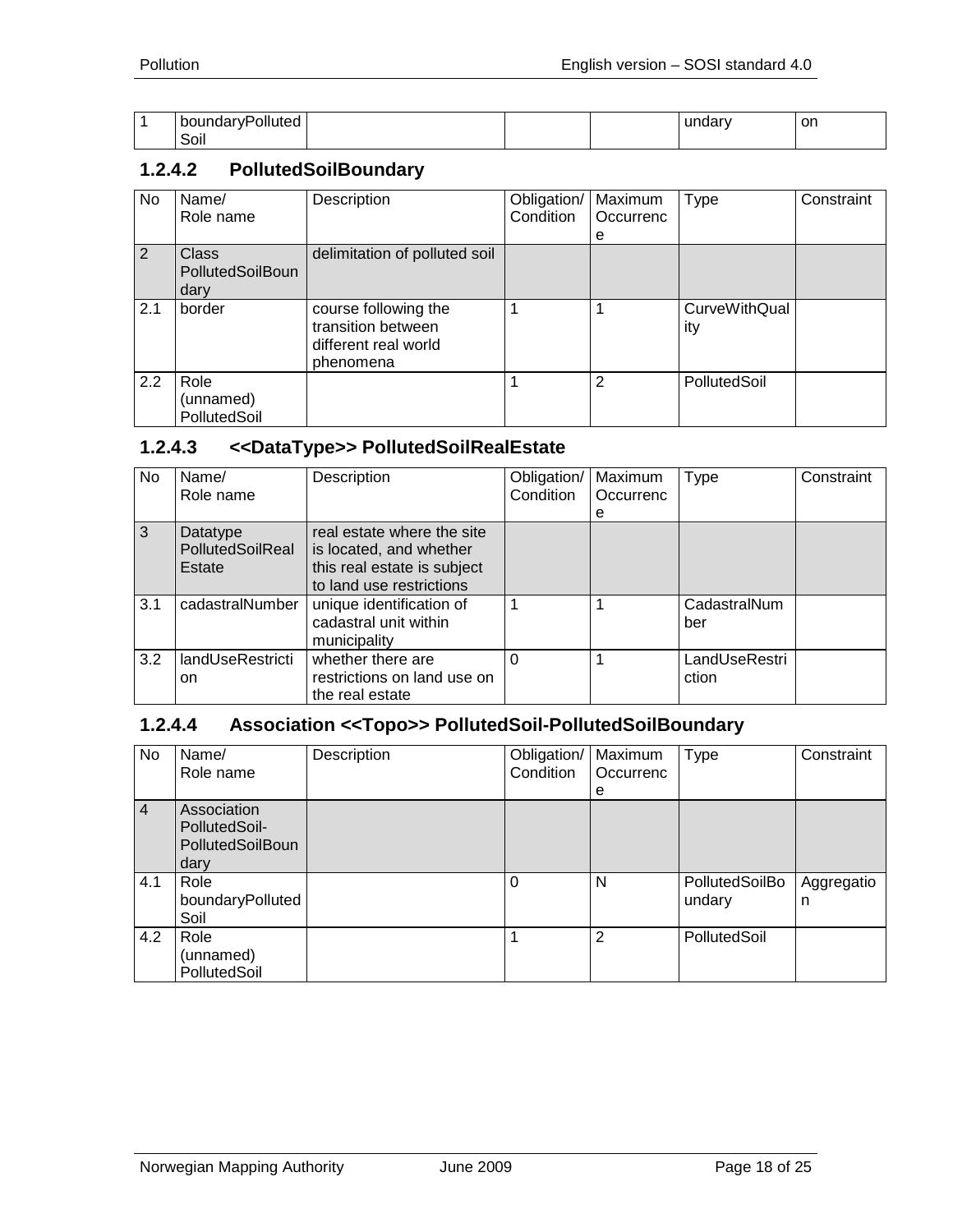#### **1.2.4.4.1 <<CodeList>> LandUseRestriction**

| Nr     | Code name                              | Definition/Description                                                                  | Code |
|--------|----------------------------------------|-----------------------------------------------------------------------------------------|------|
|        | CodeList                               | whether there are land use restrictions on the real estate                              |      |
|        | LandUseRestriction                     |                                                                                         |      |
| ' 1. . | <b>None</b>                            |                                                                                         |      |
|        | Official registration                  | FF-Official registration in accordance with the Norwegian Pollution Act                 |      |
| 1.3    | Imposition of use limitations / zoning | FF-Imposition of use limitations / zoning in accordance with the Norwegian Planning and |      |
|        |                                        | <b>Building Act</b>                                                                     |      |

#### **1.2.4.4.2 <<CodeList>> PollutedSoilType**

<span id="page-18-0"></span>

| Nr        | Code name            | Definition/Description                           | Code |
|-----------|----------------------|--------------------------------------------------|------|
| <u> 2</u> | CodeList             | rough classification of sites with polluted soil |      |
|           | PollutedSoilType     |                                                  |      |
| 2.7       | Landfill             |                                                  |      |
| 2.2       | Municipal landfill   |                                                  |      |
| 2.3       | Polluted soil        |                                                  |      |
| 2.4       | Remains from the war |                                                  |      |

#### **1.2.4.4.3 <<CodeList>> PollutionMainGroup**

<span id="page-18-1"></span>

| Nr  | Code name                     | Definition/Description                                                | Code |
|-----|-------------------------------|-----------------------------------------------------------------------|------|
| 3   | CodeList                      | indicates which main types of pollution one assumes exist at the site |      |
|     | PollutionMainGroup            |                                                                       |      |
| 3.1 | Metal compounds               |                                                                       |      |
| 3.2 | Aliphatic hydrocarbons        |                                                                       |      |
| 3.3 | Aromatic hydrocarbons, PAH    |                                                                       |      |
| 3.4 | Aromatic hydrocarbons, BTEX   |                                                                       |      |
| 3.5 | Chloro-organic compounds, PCB |                                                                       |      |
| 3.6 | Chloro-organic compounds      |                                                                       |      |
| 3.7 | <b>Others</b>                 |                                                                       |      |

## **1.2.4.4.4 <<CodeList>> DocumentationType**

<span id="page-18-3"></span><span id="page-18-2"></span>

| Nr             | าam∈ | า/Description<br>Definition<br>ဟշ⊔                                                                                                         | Code |
|----------------|------|--------------------------------------------------------------------------------------------------------------------------------------------|------|
| $\overline{a}$ | uc.  | asis for the<br>which<br>-----<br>hacıc<br>entation.<br><b>Individual site</b><br>type<br>available for<br>docume<br>тnе.<br>ז rorms<br>me |      |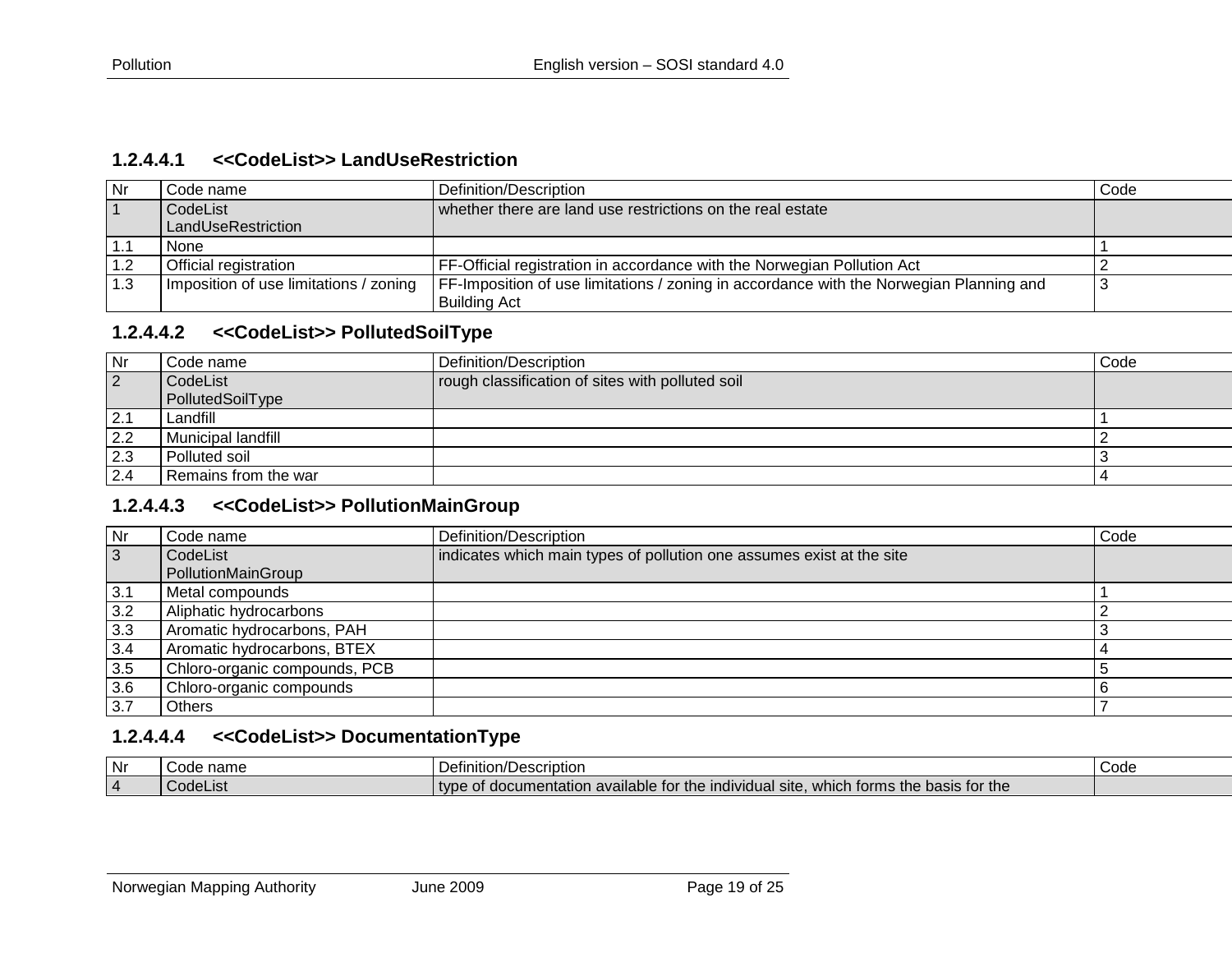|     | DocumentationType              | I assessments |  |
|-----|--------------------------------|---------------|--|
| 4.1 | Mapping/Description of problem |               |  |
| 4.2 | Survey/Risk assessment         |               |  |
| 4.3 | Action plan                    |               |  |
| 4.4 | Action report                  |               |  |
| 4.5 | Monitoring data                |               |  |

# **1.2.4.4.5 <<CodeList>> ImpactDegree**

<span id="page-19-0"></span>

| <b>Nr</b> | Code name                                       | Definition/Description                                                                                                                                                                                                                                                                                                                                                                                                                                          | Code |
|-----------|-------------------------------------------------|-----------------------------------------------------------------------------------------------------------------------------------------------------------------------------------------------------------------------------------------------------------------------------------------------------------------------------------------------------------------------------------------------------------------------------------------------------------------|------|
| 5         | CodeList<br>ImpactDegree                        | indicates to what extent the site affects its surroundings. Note: The degree of impact is<br>assessed based on available information on the individual site. The degree of impact of a site<br>changes as warranted by surveys or measures implemented<br>Merknad: Påvirkningsgraden er vurdert ut fra tilgjengelig informasjon om den enkelte lokalitet.<br>En lokalitet endrer påvirkningsgrad hvis gjennomførte tiltak eller undersøkelser gir grunn til det |      |
| 5.1       | Little/No known impact                          | Little/No known impact, no need for restrictions on area/recipient use                                                                                                                                                                                                                                                                                                                                                                                          |      |
| 5.2       | Little/No known influence with current  <br>use | Little/No known influence with current area/recipient use                                                                                                                                                                                                                                                                                                                                                                                                       |      |
| 5.3       | Potential/known impact                          | Potential/known impact and need for survey/measures                                                                                                                                                                                                                                                                                                                                                                                                             |      |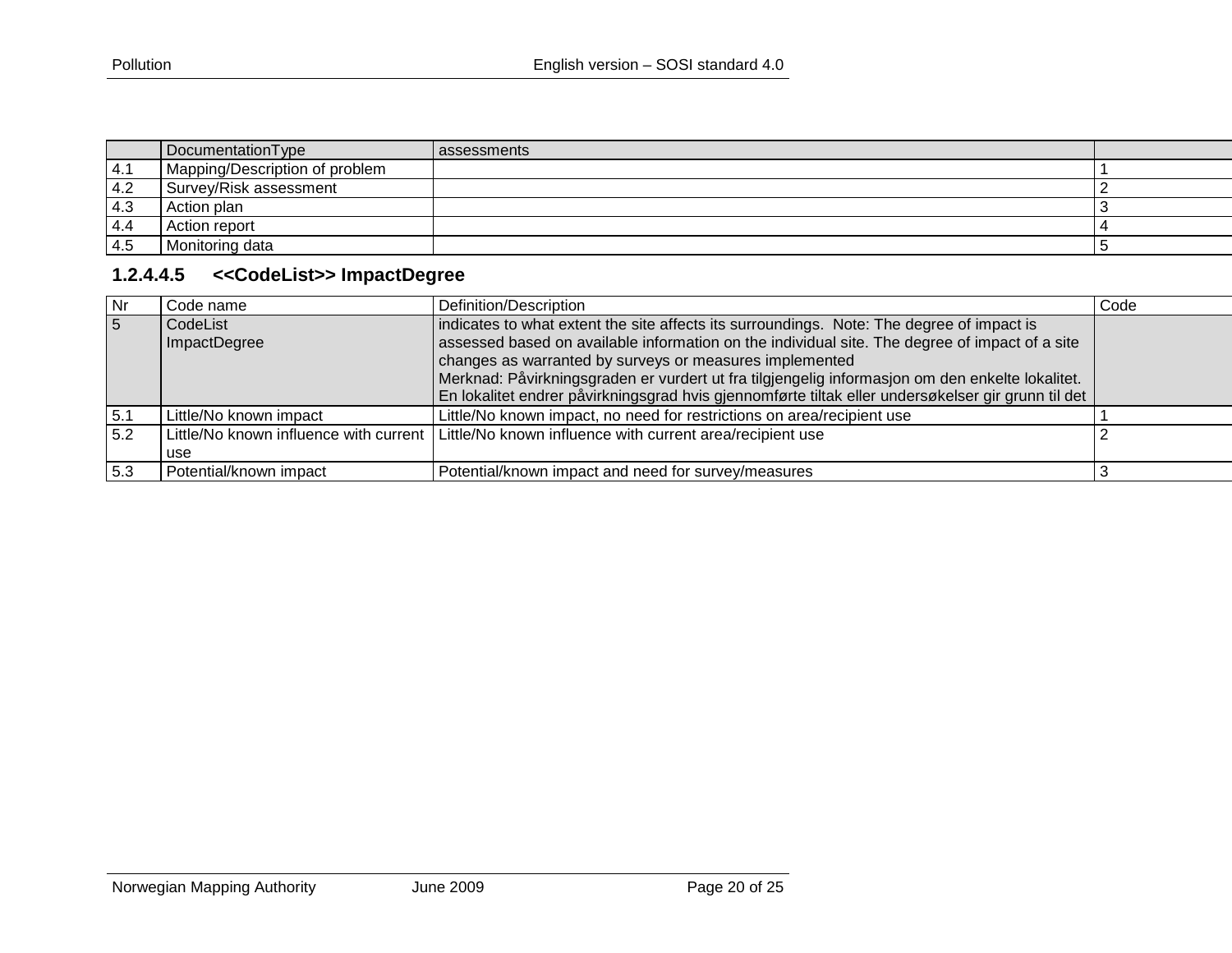# <span id="page-20-0"></span>**1.2.5 SewerSystem**

#### <span id="page-20-1"></span>**1.2.5.1 SewerSystem**

| $\overline{N}$ | Name/<br>Role name            | Description                                                                                                                                                                                                     | Obligation/<br>Condition | Maximum<br>Occurrenc<br>e | Type                             | Constraint                        |
|----------------|-------------------------------|-----------------------------------------------------------------------------------------------------------------------------------------------------------------------------------------------------------------|--------------------------|---------------------------|----------------------------------|-----------------------------------|
| $\overline{1}$ | <b>Class</b><br>SewerSystem   | facility which receives and<br>processes waste water                                                                                                                                                            |                          |                           |                                  | Subtype of<br>PollutionSo<br>urce |
| 1.1            | position                      | location where the object<br>exists                                                                                                                                                                             | 1                        | 1                         | PointWithQuali<br>ty             |                                   |
| 1.2            | name                          | name of installation                                                                                                                                                                                            | $\mathbf 0$              | $\mathbf 1$               | <b>CharacterStrin</b><br>g       |                                   |
| 1.3            | installationNumb<br>er        | local identification of the<br>sewer system                                                                                                                                                                     | 0                        | 1                         | CharacterStrin<br>g              |                                   |
| 1.4            | ownershipType                 | type of ownership of the<br>sewer system                                                                                                                                                                        | $\overline{0}$           | 1                         | SewerSystem<br>OwnershipTyp<br>е |                                   |
| 1.5            | numberOfReside<br>nts         | number of resident<br>persons connected to the<br>sewer system                                                                                                                                                  | $\overline{0}$           | 1                         | Integer                          |                                   |
| 1.6            | numberOfHoliday<br>Houses     | number of holiday houses<br>connected to the sewer<br>system                                                                                                                                                    | $\mathbf 0$              | 1                         | Integer                          |                                   |
| 1.7            | capacityPersonE<br>quivalents | capacity of the installation<br>in person equivalents                                                                                                                                                           | $\overline{0}$           | 1                         | Integer                          |                                   |
| 1.8            | sewerSystemTyp<br>e           | type of sewer system                                                                                                                                                                                            | $\pmb{0}$                | 1                         | SewerSystemT<br>ype              |                                   |
| 1.9            | effluentCleaning<br>Principle | which cleaning principle is<br>used in the sewer system                                                                                                                                                         | $\mathbf 0$              | 1                         | EffluentCleanin<br>gPrinciple    |                                   |
| 1.1<br>0       | impactBOF5                    | impact of organic matter<br>on the treatment plant.<br>The quantity of organic<br>matter which will be<br>biodegraded with<br>biochemical oxygen<br>consumption measured<br>over five days and nights,<br>BOF5. | 0                        | 1                         | EffluentImpact<br>Sources        |                                   |
| 1.1<br>1       | impactPhosphoru<br>s          | impact of phosphorus on<br>the treatment plant                                                                                                                                                                  | 0                        | 1                         | EffluentImpact<br>Sources        |                                   |

## <span id="page-20-2"></span>**1.2.5.2 <<DataType>> EffluentImpactSources**

| <b>No</b> | Name/             | Description                                                                                                          | Obligation/   Maximum |           | <b>Type</b> | Constraint |
|-----------|-------------------|----------------------------------------------------------------------------------------------------------------------|-----------------------|-----------|-------------|------------|
|           | Role name         |                                                                                                                      | Condition             | Occurrenc |             |            |
|           |                   |                                                                                                                      |                       | е         |             |            |
|           | Datatype<br>urces | indicates average<br>EffluentImpactSo   ?? (impacts on/flow rates<br>to) the treatment plant<br>from various sources |                       |           |             |            |
| 2.1       |                   | household mpact   quantified impact in                                                                               |                       |           | Integer     |            |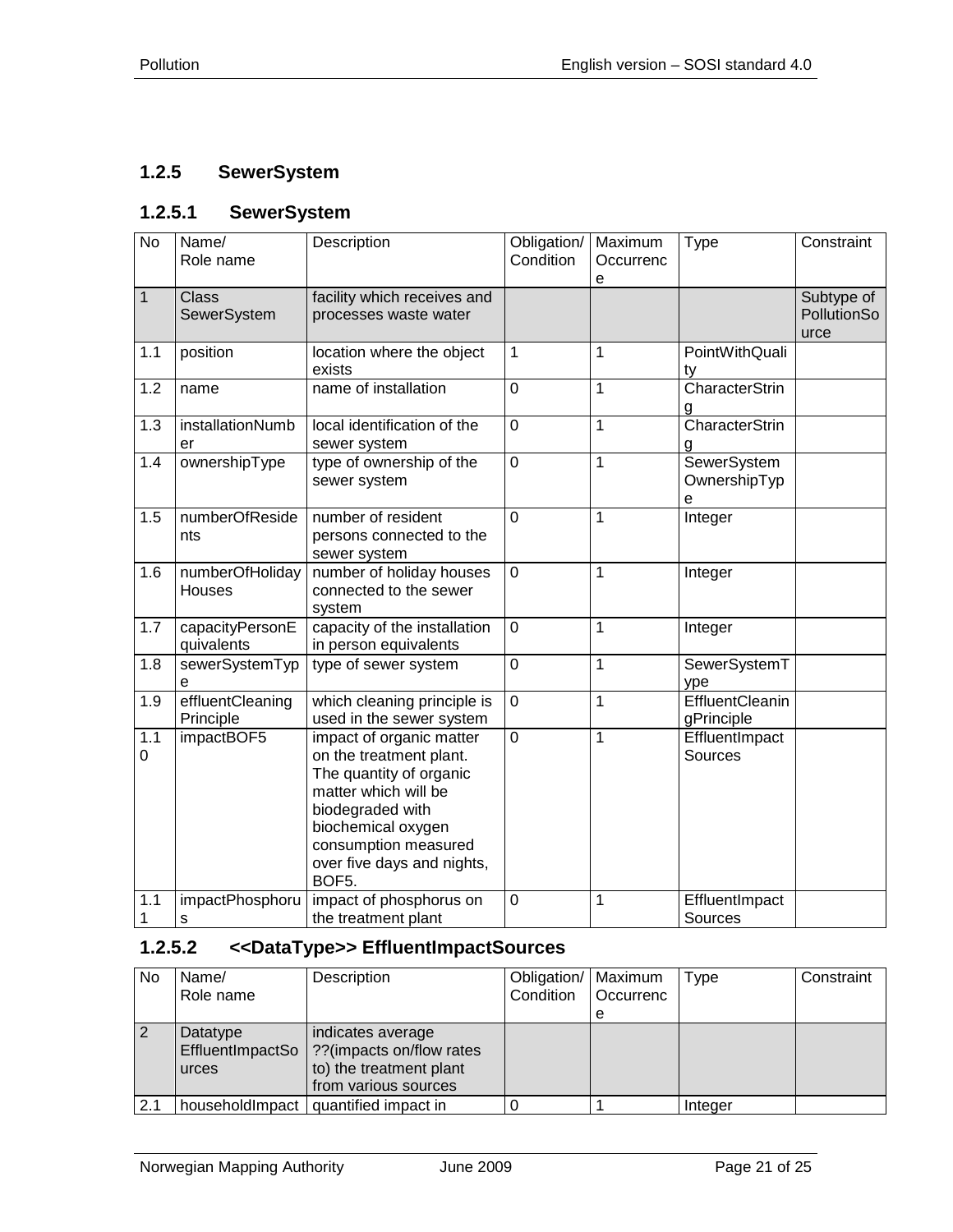|     |                | kg/year from households                       |  |         |  |
|-----|----------------|-----------------------------------------------|--|---------|--|
| 2.2 | industryImpact | quantified impact in<br>kg/year from industry |  | Integer |  |
| 2.3 |                | otherSourcesImp   quantified impact in        |  | Integer |  |
|     | act            | kg/year from other sources                    |  |         |  |
| 2.4 | totallmpact    | total quantified impact in                    |  | Integer |  |
|     |                | kg/year                                       |  |         |  |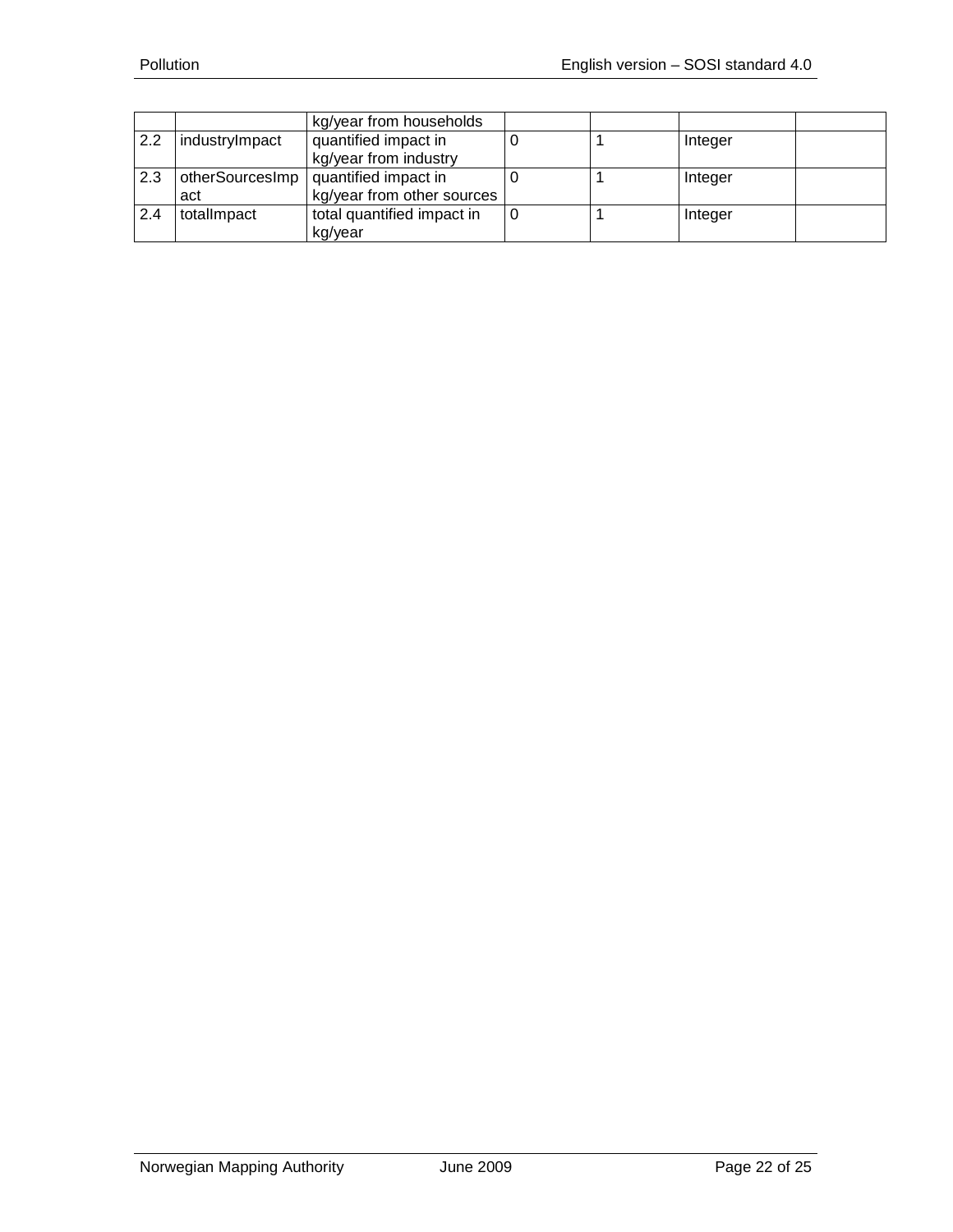#### **1.2.5.2.1 <<CodeList>> SewerSystemType**

| Nr  | Code name                             | Definition/Description              | Code |
|-----|---------------------------------------|-------------------------------------|------|
|     | CodeList                              | classification of sewer system type |      |
|     | SewerSystemType                       |                                     |      |
| 1.1 | Installation without sludge treatment |                                     |      |
| 1.2 | Sludge treatment plant                |                                     |      |
| 1.3 | Facility w/sludge stabilization or    |                                     |      |
|     | sanitation of sludge                  |                                     |      |
| 1.4 | Facility w/sludge stabilization and   |                                     |      |
|     | sanitation of sludge                  |                                     |      |

#### **1.2.5.2.2 <<CodeList>> EffluentCleaningPrinciple**

<span id="page-22-0"></span>

| Nr          | Code name                    | Definition/Description                                   | Code      |
|-------------|------------------------------|----------------------------------------------------------|-----------|
| $ 2\rangle$ | CodeList                     | rough classification of cleaning methods for waste water |           |
|             | EffluentCleaningPrinciple    |                                                          |           |
| 2.1         | Other cleaning principle     |                                                          |           |
| 2.2         | Biological                   |                                                          | В         |
| 2.3         | Biological/chemical cleaning |                                                          | <b>BK</b> |
| 2.4         | Chemical cleaning            |                                                          |           |
| 2.5         | Mechanical cleaning          |                                                          | i M       |
| 2.6         | Natural cleaning             |                                                          | ۱N        |
| 2.7         | Not cleaned                  |                                                          |           |

## **1.2.5.2.3 <<CodeList>> SewerSystemOwnershipType**

<span id="page-22-2"></span><span id="page-22-1"></span>

| Nr  | Code name                          | Definition/Description                                         | Code |
|-----|------------------------------------|----------------------------------------------------------------|------|
| 3   | CodeList                           | classification of various ownership types for the sewer system |      |
|     | SewerSystemOwnershipType           |                                                                |      |
| 3.1 | Municipal unit/agency              |                                                                |      |
| 3.2 | Inter-municipal cooperation        |                                                                |      |
|     | w/separate accounts                |                                                                |      |
| 3.3 | <b>Municipal enterprise</b>        |                                                                |      |
| 3.4 | Inter-municipal company            |                                                                |      |
| 3.5 | Municipal limited company          |                                                                |      |
| 3.6 | Kommunalt eid lag, stiftelse, etc. | Eksempel:                                                      |      |